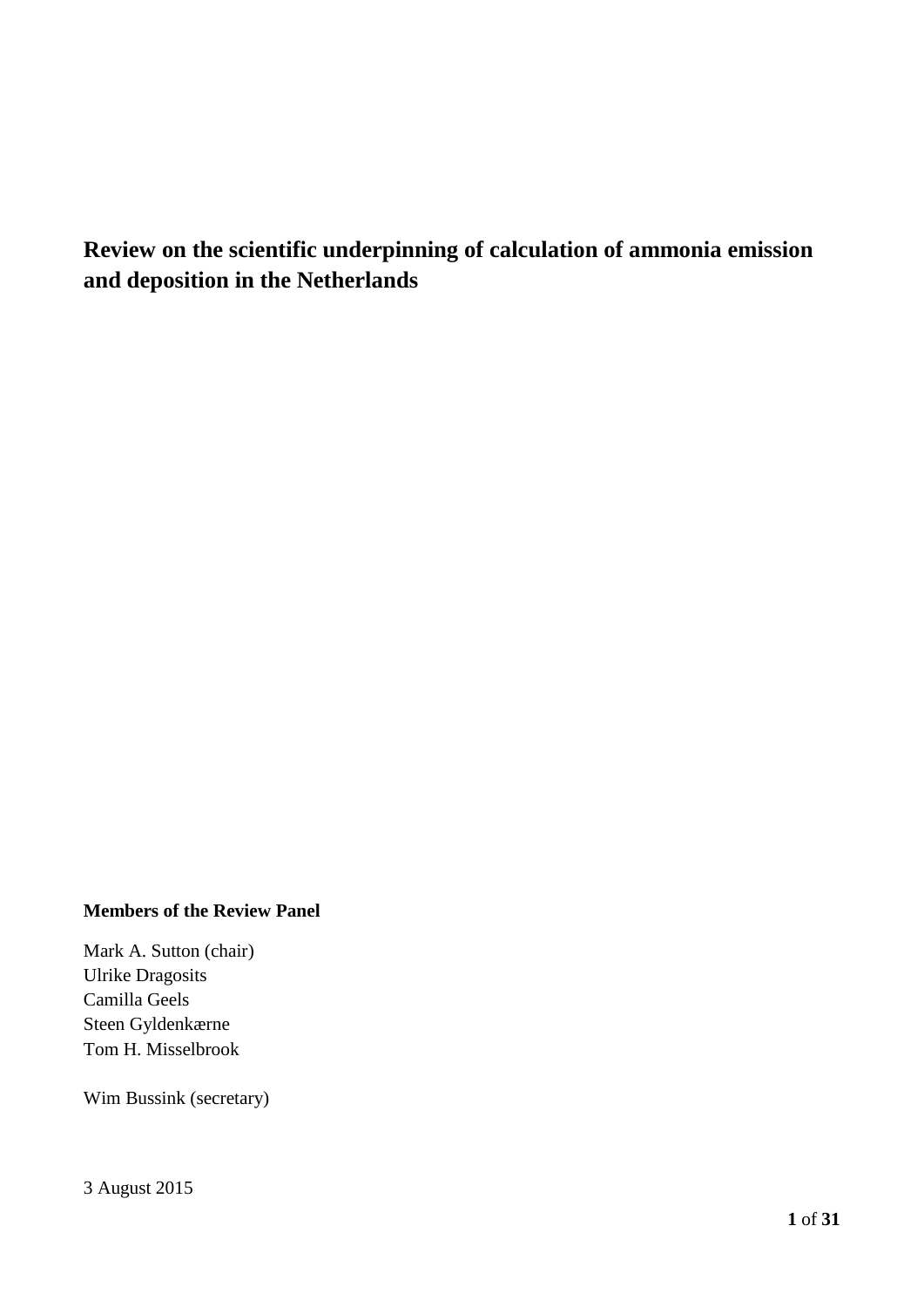## **Summary report**

## **Key messages**

- Ammonia ( $NH<sub>3</sub>$ ) is a key air pollutant for which major efforts have been made in the Netherlands since 1993 to reduce its emissions. However, NH<sub>3</sub> concentrations in the air have not decreased as much as expected since the introduction of mitigation measures. This has led stakeholders to question the effectiveness of the Dutch ammonia policy.
- The present review has been stimulated by these issues, leading to the key question of whether the nitrogen deposition calculation on a regional level is a good scientific approach for the real deposition that occurred.
- The review has addressed several associated questions related to the quality of emissions data and calculations, of atmospheric monitoring, and of atmospheric dispersion and deposition modelling approaches. Finally, the Review Panel was asked for its own explanation of the divergence in trend between calculated ammonia emissions and measured ammonia concentrations.
- **On the whole, the methods used in the Netherlands for emission estimation, measurement and modelling of atmospheric ammonia are generally sound. However, there are concerns regarding the analysis of long-term trends, especially given that current trends are now starting to flatten out following implementation of the most effective measures.**
- Specifically, the Review Panel concludes that:
	- o **Emissions of ammonia have decreased since 1990 by less than the values of 64-70% currently estimated by Dutch researchers.** The real reduction may be closer to 40-60%. Several factors suggest that emissions for 1990 are overestimated (e.g. winter spreading, uncertainties in excretion and grazing emissions), while present-day emissions may be underestimated due to sub-optimal use of low emission techniques by some farmers (e.g. incomplete slurry injection).
	- o **Recent closure of two out of eight intensive ammonia monitoring sites will compromise future assessment of long-term trends.** Innovative new technology currently being implemented at the intensive sites now allows cost savings that should be exploited to reinstate the recently closed (LML) monitoring sites. The current method applied in the extensive ammonia monitoring network (MAN) uses passive samplers that are not state-ofthe-art, with more sensitive and precise methods being available. More effort should be made to analyse and interpret the network data from both the intensive and passive sites to understand trends (e.g. diurnal differences, trends in import from neighbouring countries, characterization of the story behind the temporal patterns at each monitoring site).
	- o **Dutch dispersion and deposition modelling with the OPS model is not currently adequate for the purpose of assessing long-term trends in ammonia concentrations.** This is mainly because the coupling between ammonia, sulphur dioxide and nitrogen dioxide is treated too simplistically, but also because the effects of meteorological variability and climate change are not fully incorporated. Current efforts to address such model limitations need to be strengthened.
	- o **Dutch dispersion and deposition modelling can be considered as well fitted for assessment of regional spatial patterns.** In particular, the Netherlands is to be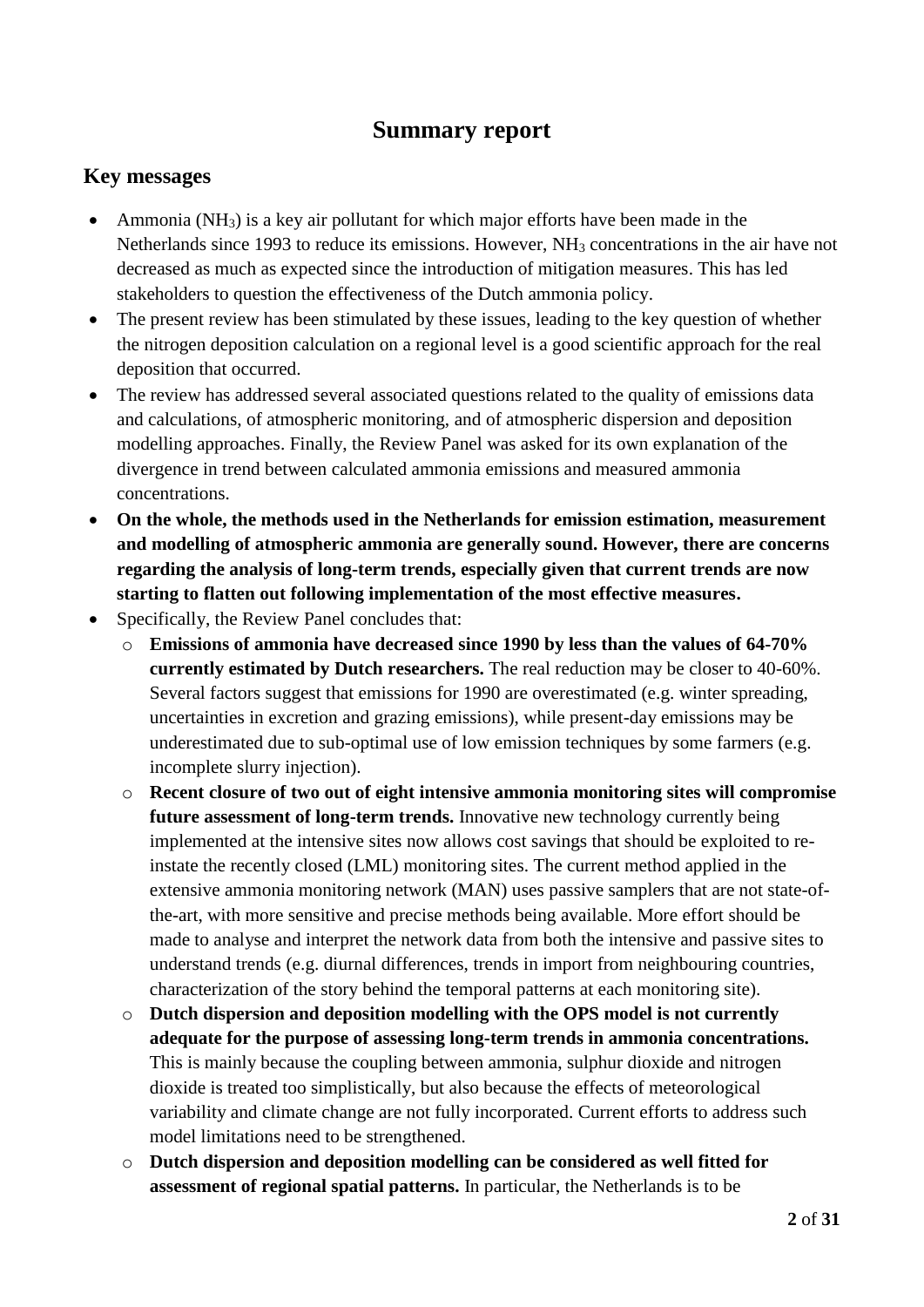congratulated for its recent development of the AERIUS tool to support future local decision making.

- o **As SO<sup>2</sup> and NO<sup>x</sup> emissions have decreased, NH<sup>3</sup> now has a longer lifetime in the atmosphere.** This is part of the explanation for why NH<sub>3</sub> concentrations have not decreased as fast as the calculated trends in NH<sup>3</sup> emissions. Together with other dispersion interactions, the Dutch OPS model appears to be able to explain around half of this difference. Future efforts should more strongly emphasize the coupling of ammonia with trends of ammonium in particulate matter  $(PM<sub>2.5</sub>)$  and ammonium in precipitation.
- If improvements in next-generation atmospheric modelling are combined with necessary inventory corrections and improvements in monitoring, it is anticipated that the Dutch scientists should be able to largely close the Ammonia Gap within the next 3 to 5 years.
- Such an improvement in the present situation can, however, only be expected with appropriate resources. **The Panel noted that there had been a much weaker level of integration, synthesis and uncertainty analysis than they had expected based on the previous worldleading position of Dutch ammonia scientists**. This appears to reflect the much less stable resource to support ammonia science in the Netherlands over the last decade.
- There are major economic opportunities for the Netherlands in relation to its achievement in reducing ammonia emissions. This comes especially as other countries increasingly recognize the environmental and health impacts of all nitrogen compounds, including ammonia.
- **Emerging international efforts to reduce ammonia emissions therefore put the Netherlands in a strong position, enabling it to capitalise by sharing technologies and expertise.** To achieve this, however, will require sustained investment in innovative farming practices, measurement techniques and the underpinning ammonia science.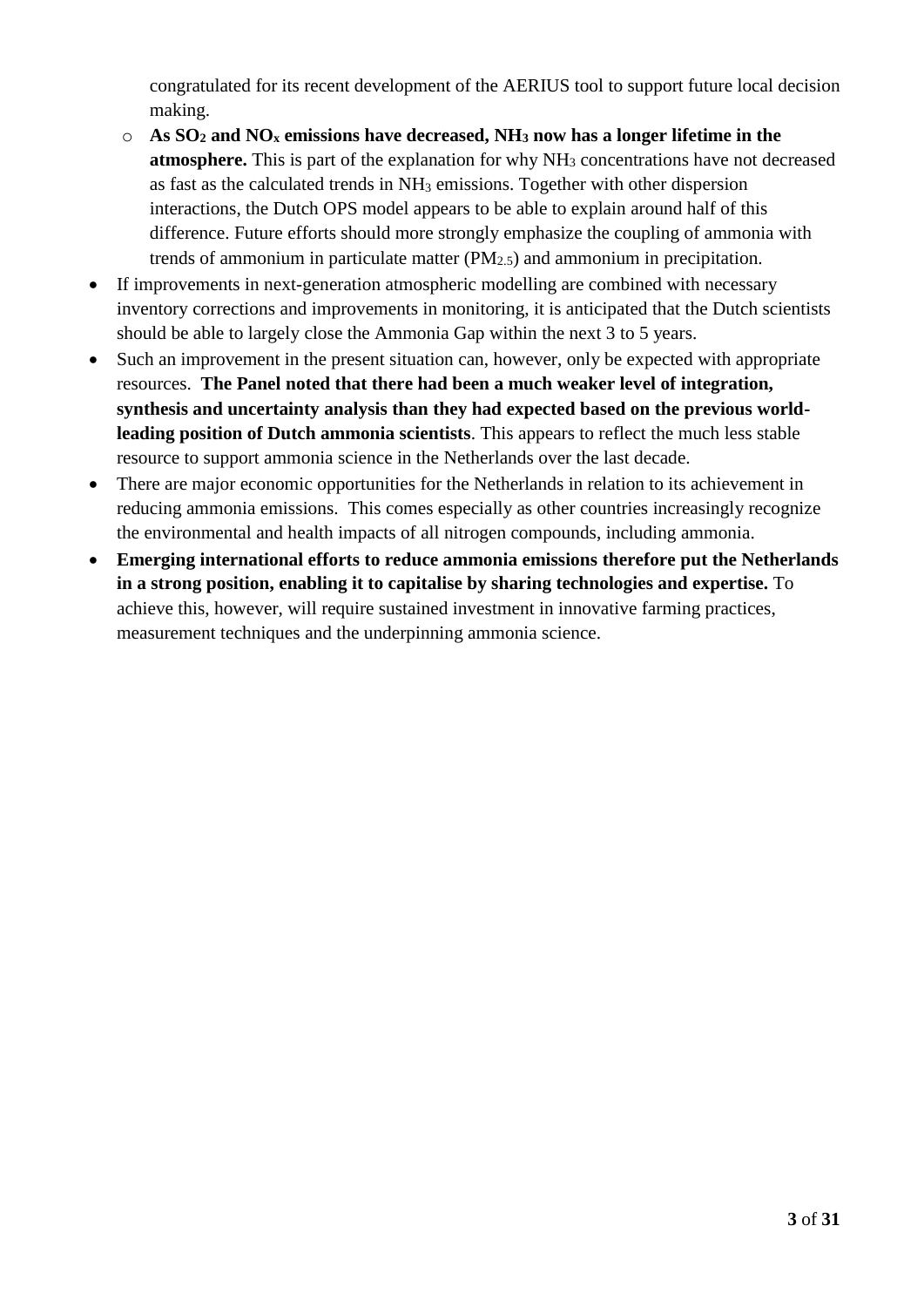## **Background**

- 1. International application of models and comparisons of measurements show that ammonia (NH3) concentrations in the Netherlands are among the highest in Europe. This is a consequence of the high density of agricultural activities in the Netherlands, especially livestock agriculture. These emissions combine with emissions of nitrogen oxides  $(NO<sub>x</sub>)$ , mainly from transport and combustion sources, to increase rates of nitrogen deposition. As a consequence, there are significant threats from both high ammonia concentrations and nitrogen deposition in the Netherlands. These threats include loss of ecosystem integrity and biodiversity (especially for Natura 2000 sites), while also adding to the burden of particulate matter (PM) in the atmosphere, which is a significant threat to human health.
- 2. Ammonia losses can represent a substantial fraction of the available nitrogen added to farming systems. For example, emissions of ammonia during surface spreading of manure can lose more than half the available nitrogen to the atmosphere (based on total ammoniacal nitrogen, TAN). Ammonia losses are therefore also a contributor to reducing nitrogen use efficiency (NUE) in agriculture. While reducing ammonia requires farmers to take extra care, it can therefore improve resource use efficiency, while helping to reduce a major environmental problem.
- 3. In 1993 the Dutch government instituted a policy to reduce ammonia emissions from agriculture. This focused especially on requiring farmers to use "low-emission" techniques for manure spreading and requiring slurry stores to be covered. Since that time, policies have increased requirements to use low-emission animal housing. As a result of these policies, ammonia emissions are expected to have reduced substantially since 1993.
- 4. In the late 1990s it was noticed that monitored atmospheric ammonia concentrations in the Netherlands had not decreased in-line with emissions. This difference was called the "Ammonia Gap". Subsequent international reviews showed that there were significant differences between the trends in the different ammonia components of the atmosphere, and that these differences could also be seen for other countries (e.g. UK, Denmark, Hungary and others; see e.g. A. Bleeker *et al*., in "Atmospheric Ammonia", Springer 2009).
- 5. Emissions of gaseous NH<sup>3</sup> lead to more than one kind of nitrogen component in the atmosphere. Chemically,  $NH_3$  reacts to form ammonium ( $NH_4^+$ ) ions, producing salts such as ammonium nitrate and ammonium sulphate, which are present as fine particles in the atmosphere (e.g. particulate matter smaller than 2.5  $\mu$ m diameter, PM<sub>2.5</sub>). Clouds, rain and snow scavenge gaseous NH<sub>3</sub> and particulate NH<sub>4</sub><sup>+</sup> from the atmosphere. This reactive nitrogen in precipitation is called "wet deposition". The other removal process is when the gases and aerosol are directly absorbed by the ground, which is called "dry deposition".
- 6. The relative share of ammonia emission that is present in the atmosphere as gaseous  $NH<sub>3</sub>$ , particulate NH<sub>4</sub><sup>+</sup> and wet/dry deposition also depends on other factors. In particular, emissions of sulphur dioxide  $(SO_2)$  and nitrogen oxides  $(NO_x)$  produce acids in the atmosphere which speed up the rate of particulate ammonium formation. This means that analysis of trends over time needs to distinguish between trends in gaseous  $NH<sub>3</sub>$ , particulate  $NH<sub>4</sub>$ <sup>+</sup>, concentrations in rain, and wet and dry deposition. It also means that these ammonia-related trends depend on parallel trends in the  $SO_2$  and  $NO_x$  emissions. As  $SO_2$  and  $NO_x$  emissions have decreased over Europe since 1990, this means that  $NH_3$  now has a longer life-time in the atmosphere.
- 7. While the first Ammonia Gap concerned a difference between estimated emissions and monitored trends, a second Ammonia Gap was identified in the mid-2000s. At this time, it seemed to Dutch scientists that the decreasing trend in ammonia could be understood, but there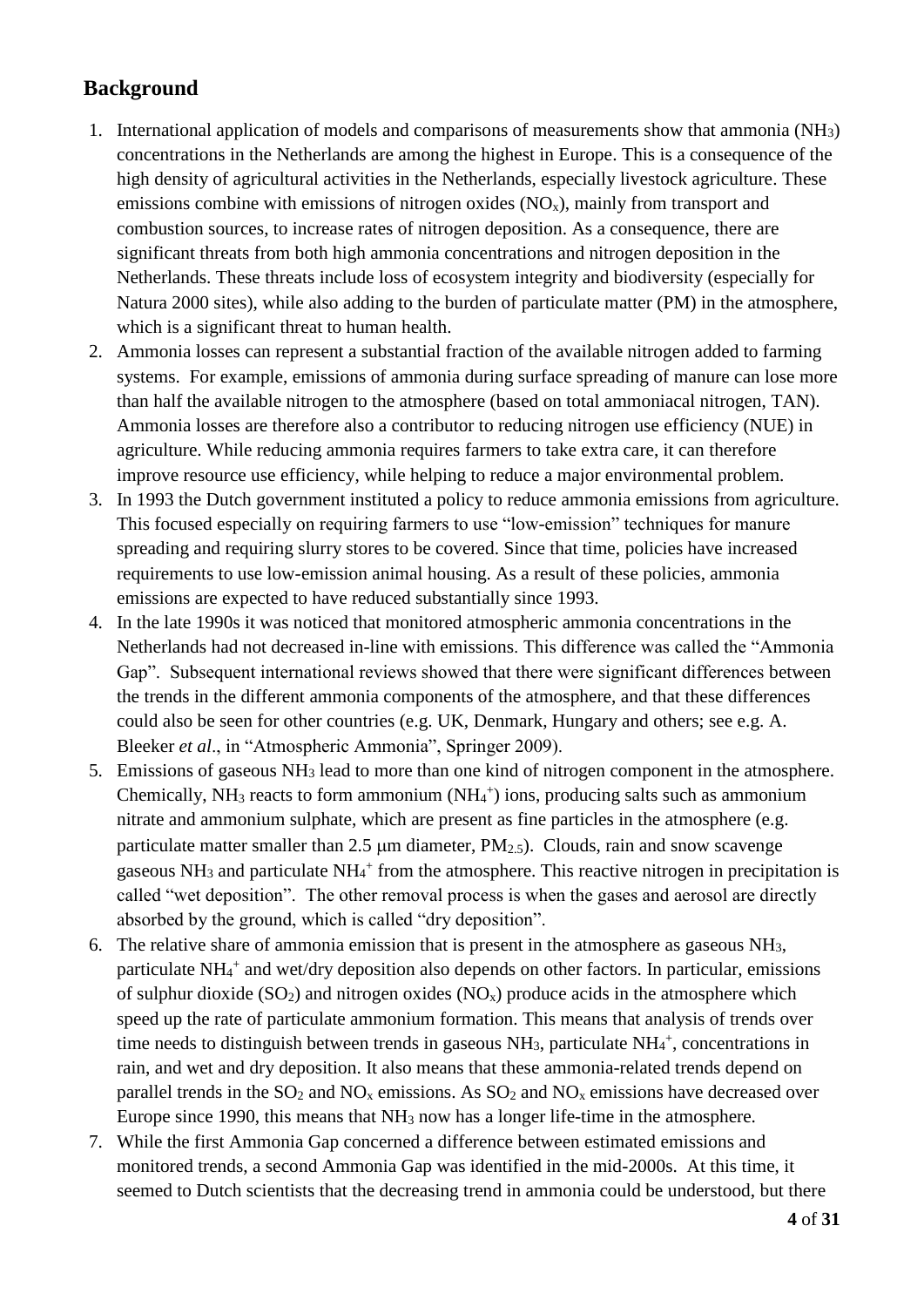was a significant difference between model estimates and measurements: measured concentrations were larger than estimated by modelling.

- 8. The Dutch ammonia gap now seems to be entering a third phase. Analysis of the atmospheric NH<sup>3</sup> monitoring data shows that measured concentrations did not decrease much since 2000. This points to the need to understand the trends in emissions and concentrations better. Further component questions emerging include:
	- a. Is the absolute magnitude of ammonia emission in the Netherlands correct (as currently estimated for recent years)?
	- b. Is the estimated trend in ammonia emissions in the Netherlands correct? For example the NEMA model (Velthof *et al.*, 2012, *Atmospheric Environment* **46**, 248-255) indicates that ammonia emissions decreased by 64-70% from 1990-2013. Is the reduction overestimated? (The two-page paper by Groenestein for this review states a 70% reduction, while a value of 64% may also be derived from the values submitted to EMEP, see Appendix to this report.)
	- c. Whatever the exact value, has the Dutch ammonia policy been successful in achieving a substantial reduction in ammonia emission?
	- d. Does the explanation of the difference between estimated emission and measured ammonia concentrations vary in different parts of the Netherlands?
- 9. These questions provide perspective on the main questions identified by the Dutch Government. We therefore also consider these points while addressing the main questions.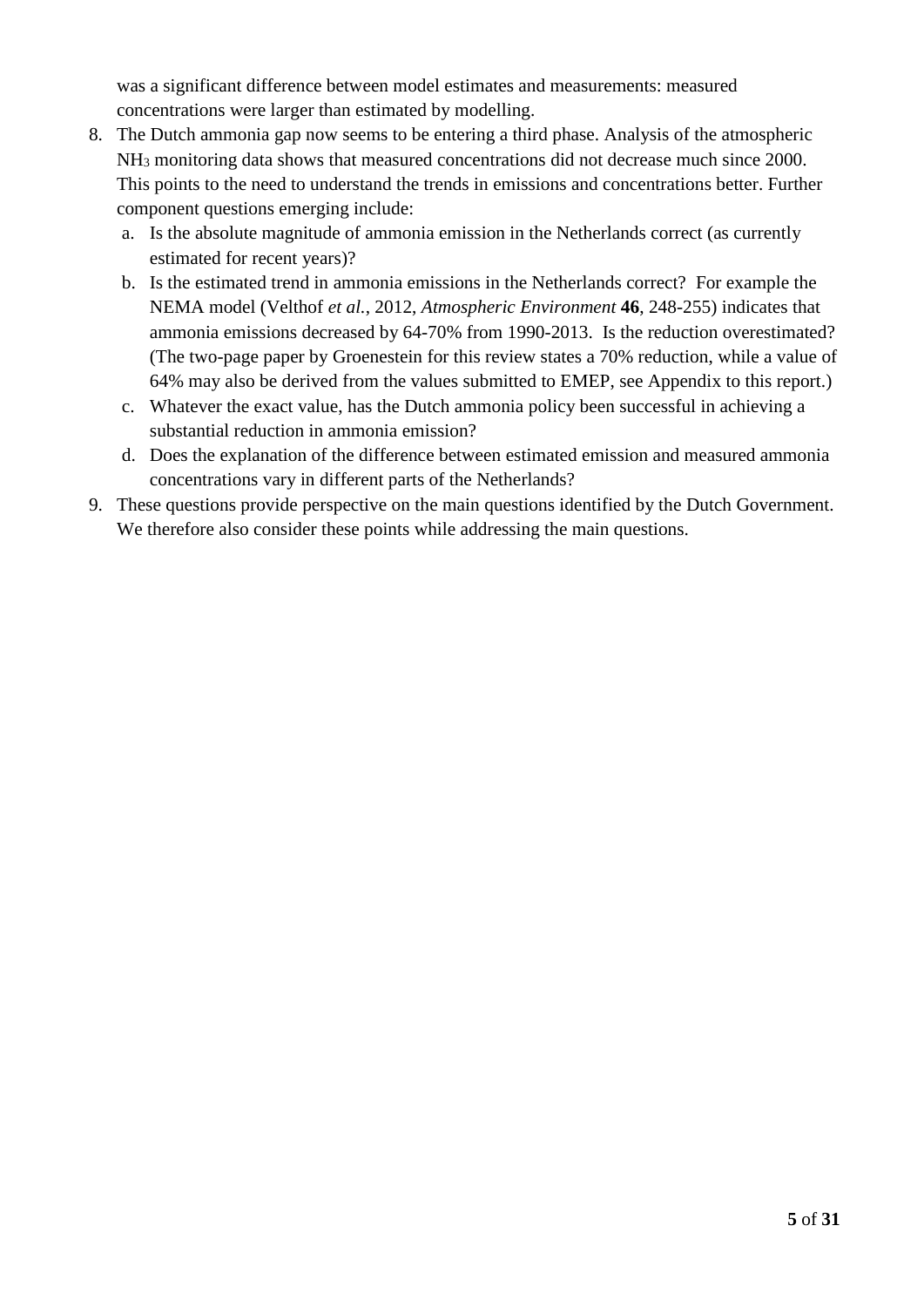## **Answers to the questions posed by the Dutch Government**

## **Question A.**

- 10. **Is the nitrogen deposition calculated on a regional level a good scientific approach for the real deposition that occurred?**
- 11. *Summary: Overall, Yes, however there are specific concerns. Broadly speaking the models are sound. However, there are discrepancies between the modelled results and the measurements which have not yet been resolved.*
- 12. The modelling approach based on the OPS model, is well fitted for spatial analysis, but has key weaknesses for assessment of long-term trends. We see opportunities for a more integrated synthesis of the obtained results which have not yet been grasped. This suggests a need to engage more strongly the wider Dutch research community in analysis of the data collected.
- 13. The Panel is aware that limited resources have led to intermittent and reduced research in ammonia over the past decade. Recent initiatives have started to respond to the 2013 Ammonia Review, which are beginning to address the resulting loss of intellectual capital. However, sustained long-term investment will be needed if the Netherlands should retain its world-leading position as an innovator in this area.

## **Question A.1**

- 14. **Is the calculation of the emission in the Netherlands (on national and regional scale) scientifically sound?**
- 15. *Essential Summary: On the whole, Yes. The principle of using Total Ammoniacal Nitrogen (TAN) flow as the foundation of the NEMA model is good, following the EMEP/EEA air pollutant emission inventory guidebook recommendation, but we see uncertainties which arise both from emission factors and activity data (input statistics on livestock, cropping, nitrogen management practices etc.*).
- 16. *These uncertainties propagate when considering the trend between 1990 to 2013. Based on the information presented to the Panel, we conclude that the actual reduction in ammonia emission in the Netherlands is less than the 64%-70% reduction reported for the period.*
- 17. At the request of the Panel, the Dutch emissions inventory team calculated 'implied emissions factors' for ammonia in the Netherlands. This is the average rate of emission per animal found by dividing total emissions by animal numbers (see Appendix Table).
- 18. The Panel noted several uncertainties in these implied emission factors which would result in uncertainties in the overall emission trend:
	- The annual ammonia emission factor of 64 kg NH<sub>3</sub> for a dairy cow in 1990 appears to be exceptionally high, compared with other NW-European countries, and needs further verification.
	- The table shows substantial reductions in emission since 1990 for livestock categories (e.g. horses, sheep, rabbits) even when such reductions were not expected, since the Dutch ammonia policy would presumably have had little impact on emissions for these categories.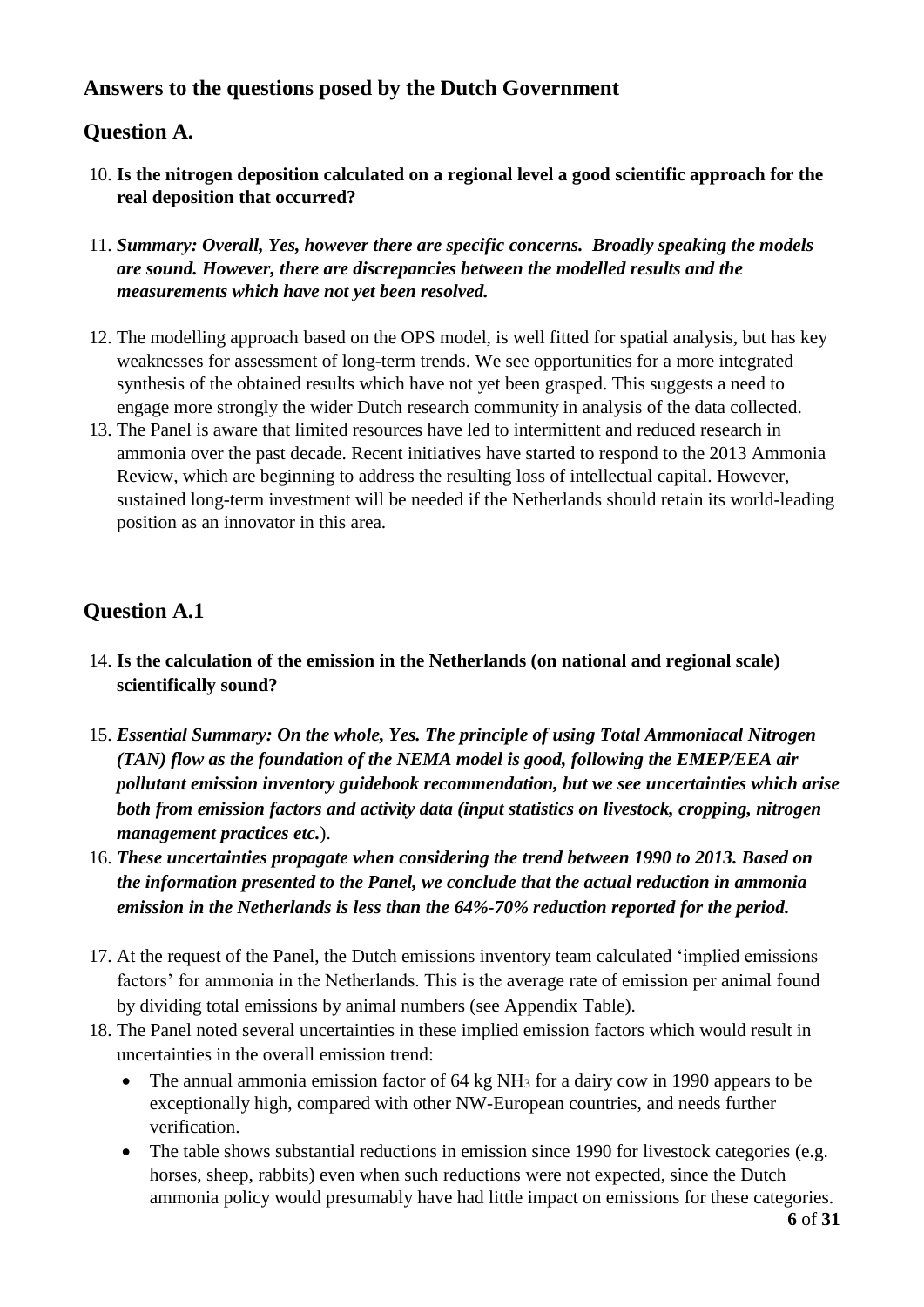19. The Panel recommends that the Dutch research community should further develop process-based approaches to ammonia emission estimations to enable the key drivers on emission to be incorporated in order to cope better with short-term meteorological and long-term climate and spatial soil differences. The Panel notes that international evidence indicates that a warming climate will increase ammonia emissions. Future modelling should account for these effects.

#### **Housing and excretion**

- 20. The NEMA model may overestimate the protein content in grass grazed by cattle, sheep and goats in the 1990s and thus overestimate the amount of nitrogen in animal manure (see Appendix 1).
- 21. The Panel was impressed by the high quality and level of detail of farm level data on housing systems and feed input. The information available in the present situation is allowing a level of detail in calculating the emission and spatial distribution which is world leading and is only possible in a few countries.
- 22. *However, there is an important discrepancy concerning the ratio of [TAN]:[Total N] when comparing the NEMA model with many measurements of manure at the time of spreading.* This discrepancy, which has not yet been explained, leads us to conclude either: a) that the excreted TAN in the model is an overestimate (and hence the ammonia emission from manure spreading, by 5-10%) or b) that there is a missing source of nitrogen loss from the housing system (e.g. as  $N_2$  or NH<sub>3</sub>), or c) that there is an unaccounted-for immobilization of TAN to organic N.
- 23. *There is uncertainty about the activity data when going back to 1990 because less activity data were gathered for the earlier period.* The Panel considered that there is a need for more transparency in the assumptions about feed intake over time and the splitting up over different areas of the Netherlands. The Panel also considered the estimated nitrogen uptake and TAN excretion by livestock to be very high in 1990. More information is needed to justify this.
- 24. The Panel noted evidence presented that naturally ventilated cattle buildings are more open today than in the early 1990s. It is understood that the extra ventilation will have increased the emission factor for ammonia. However, this effect does not appear to be included in the Dutch inventory and would warrant further testing.

#### **Manure spreading**

- 25. *The Panel concluded that the ammonia emission factor for manure spreading for the period around 1990 was likely to be an overestimate.* This means that the actual reduction in ammonia emission since 1990 is expected to be less than currently shown in the NEMA model:
	- a. In the early 1990s a larger fraction of slurry was spread to fields during winter-time, while in more recent years a larger fraction of the slurry is spread in spring and summer-time.
	- b. At the request of the Panel, the LML network data were analysed to compare the seasonal pattern in NH<sup>3</sup> concentration in the 1990s with recent years. This confirmed that there has been a change in the seasonal pattern of ammonia emissions, with autumn peaks more prominent in the 1990s, while spring peaks are more prominent for recent years, which can be attributed to policies on manure application timing.
	- c. It is known that the ammonia emission factor for manure spreading is smaller in colder, winter conditions. However, the NEMA model does not account for this effect of seasonality in manure spreading.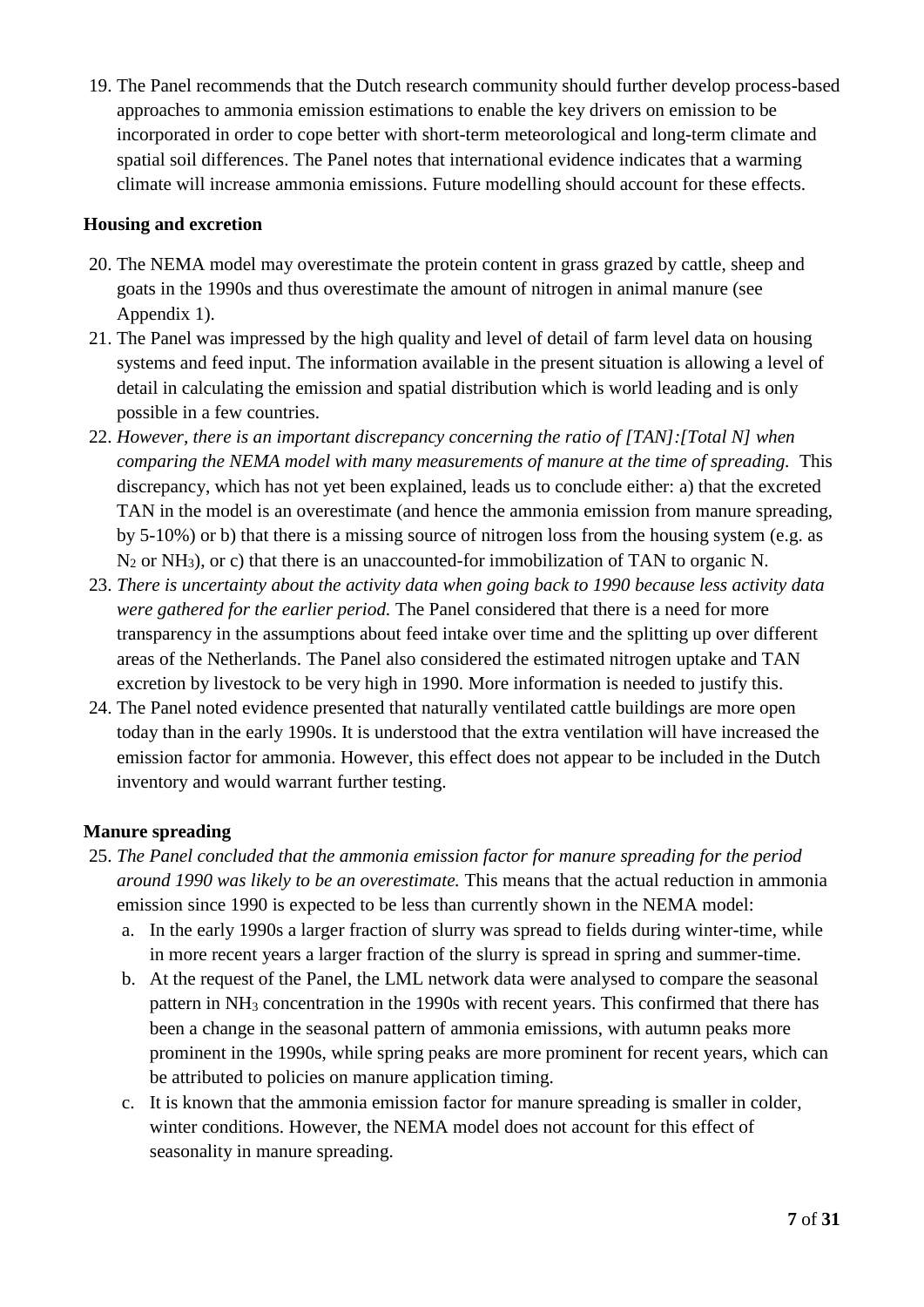- d. The NEMA inventory estimates for manure spreading are mostly based on measurements using the Integrated Horizontal Flux (IHF) method. Based upon the evidence presented, the Panel is of the opinion that this could overestimate emissions by 0-20%, due to uncertainties with instantaneous turbulent fluctuations and, to a much smaller extent, due to uncertainties in the zero plane replacement. Since manure spreading contributed a larger share of total ammonia emissions in the early 1990s, this will propagate to a small over-estimation of emissions for 1990 relative to 2013.
- 26. The Panel noted that there is a remaining question about the "oasis effect" on ammonia emissions measurements. According to this effect, a small emission area will have a larger emission factor than a large emission area, as a build-up of concentrations in a larger area tends to reduce emissions. This would imply that experimental studies using small plots lead to larger emission factors. However, insufficient evidence was presented to demonstrate that this effect is of quantitative significance in the Dutch ammonia emissions inventory. Further research and peer review publications on this topic are needed.
- 27. The Panel recognized that such simplifications of the IHF method apply for all countries in Europe who use this method. Current advantages in technology in ammonia emission measurements should be fully exploited to further develop the state-of-the-art in this area.
- 28. *The Panel also noted evidence presented that not all farmers implement the required injection approach for manure spreading to the standard intended. Evidence from a survey indicated a lower level of ammonia abatement was achieved compared with that assuming application of best practice according to the manure spreading requirements.* This differential is not currently included in the NEMA model, which therefore is expected to under-estimate ammonia emissions for recent years. Further farm surveys should be made to monitor improvement in implementation of the policy, and to allow quantitative temporal estimates of this effect to be included in NEMA.

#### **Other ammonia sources**

- 29. The Panel noted the high uncertainty in the temporal trend in the emission factor for grazing animals. While the basis from the original measurements appears to be sound, these reflect studies in the late 1980s under high grazing intensities. The Panel considers the extrapolation from the original data too uncertain for implying such a strong reduction in the grazing emission factor. The currently estimated emission factor of 2% is even lower than the emission factor from ammonium nitrate fertiliser. Further data from a wide range of grazing situations (including extensive grazing and other livestock) should be integrated and extended to provide a more robust estimate that does not require such extrapolation.
- 30. The Panel noted a high uncertainty in ammonia emission for the new crop residue emissions recently included in the inventory. Some crops are not included (e.g. oil seed rape, *Agric. Forest Meteo.* **105**, 327-445) while further experimental underpinning is warranted.
- 31. We note that the ammonia emissions for fertilizer application are based on few data from NW Europe. As ammonia emissions from urea are larger than other fertilizers, the increase in urea use over recent years appears to be offsetting gains from decreased fertilizer use. However, insufficient evidence was presented on the extent to which the recent increase in urea use is associated with low-emission urea products (e.g. with urease inhibitors). Such product differences need to be incorporated into the NEMA inventory.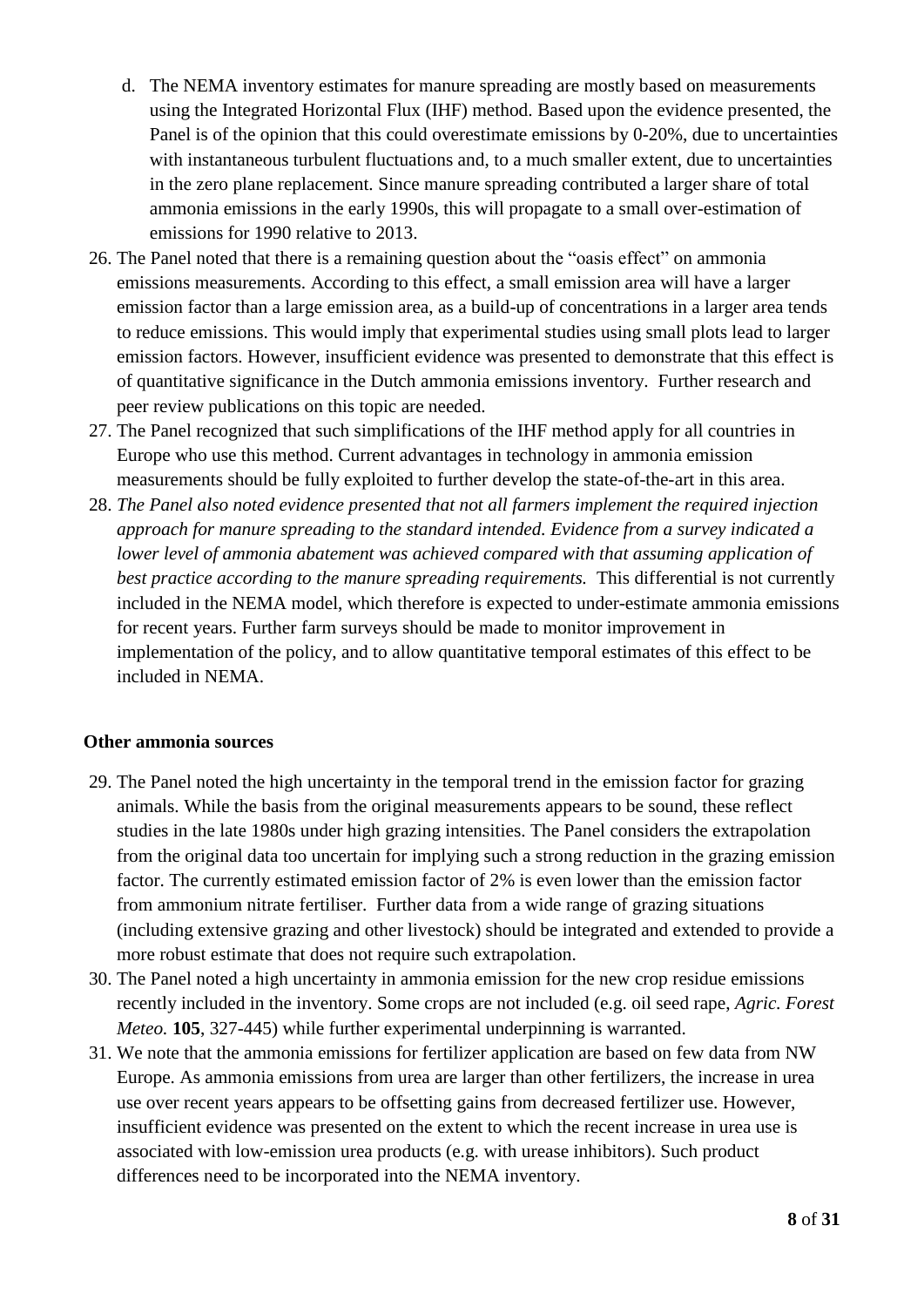- 32. The Panel was surprised by the high emission from some non-agricultural sources such as human sweat and breath. Although the panel recognized that the Netherlands has a detailed internet-based reporting system, a clear synthesis of total ammonia emissions was not presented.
- 33. The Panel felt that insufficient attention has been given to combine the trends from all emission sources (agricultural and non-agricultural) which would be necessary to allow easier comparison with atmospheric measurement and modelling data.

#### **Uncertainty Analysis in Emissions**

- 34. A partial sensitivity and uncertainty analysis of the NEMA inventory was presented to the Panel. However, *no uncertainty analysis of the trend in ammonia emissions was presented. Similarly, no overall synthesis in the uncertainty in the trend of total ammonia emissions (agricultural and non-agricultural) appears to have been conducted.*
- 35. Given the ongoing national debate about the Ammonia Gap, the Panel found it surprising that such a temporal uncertainty analysis in ammonia emissions had not been conducted. Work to achieve this needs to be established as a matter of urgency. Such an analysis should not be restricted to the NEMA model, but should consider the trends in all contributions to Dutch Ammonia emissions.
- 36. Given the need to ensure an independent view on the Dutch ammonia inventory (beyond that which is possible by this Panel), the *Dutch government should consider whether such a trend analysis should be implemented as part of independent auditing of the emissions inventory*. It is recommended that such an *independent uncertainty analysis* in emissions trends be conducted regularly, in an integrated way with trends in concentrations and deposition.
- 37. Overall, the conclusion of the Panel is that the Dutch ammonia policy has been successful in achieving a substantial reduction in emissions. This is based on knowledge the evidence of implementation of well-tested mitigation methods. *The Panel suspects that the emission reduction since 1990 may be around 40-60%, rather than the claimed figure estimates of 64- 70%. However this indication reflects our expert judgement based on the information presented.* Inclusion of the factors discussed into the recommended uncertainty analysis is required to provide a definitive uncertainty distribution.

## **Question A.2**

- **38. Are the set-up and measurement techniques of the ammonia monitoring network scientifically sound for the determination of ammonia concentrations on a regional and national scale?**
- 39. *Summary: Yes, overall the setup and techniques are sound. However there are specific concerns about the need to maintain long-term sites and to ensure consistency of measurement performance. This is essential to provide evidence to assess the long-term trend in ammonia and ammonium concentrations.*
- 40. *In addition, the LML network is not fully representative of Dutch conditions (several sites are located near the border of the Netherlands and are therefore influenced by foreign sources rather than typical of Dutch conditions; cattle-dominated sites are under-represented, given the importance of cattle in the emission totals).*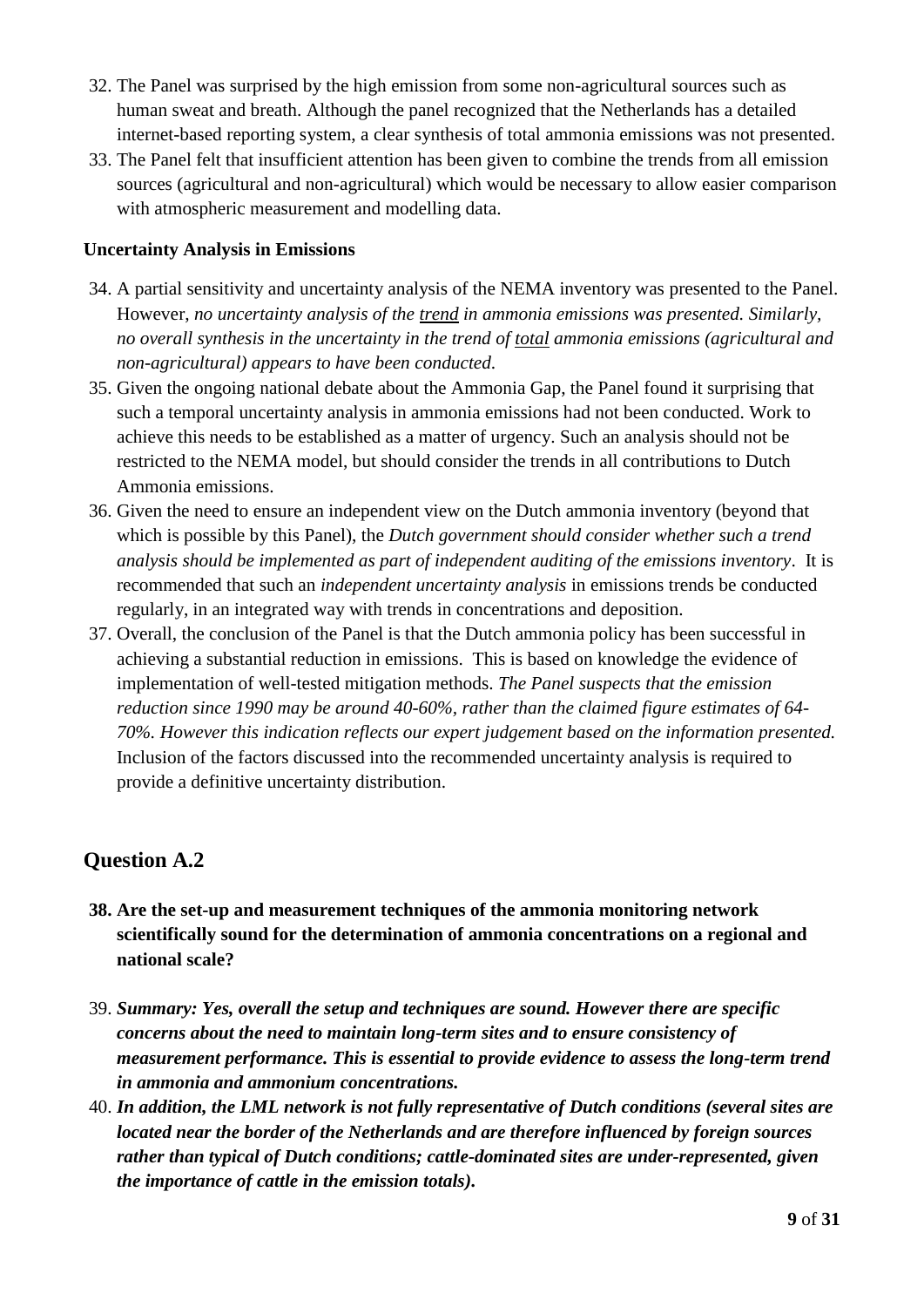- 41. *We are impressed by the extensive network of passive sampling around Natura 2000 sites (MAN network). However, the measurement method used is not state-of-the-art, which compromises the usefulness of the data collected.*
- 42. The strategy of the Dutch ammonia monitoring network combines a small number of continuous measurement (hourly integrated) sites with a large number of low temporal resolution (monthly integrated) measurements. This is a robust approach which allows the meteorological interactions with ammonia to be investigated at a few key sites, while long-term trends can be addressed by using a larger number of sites.

#### **High temporal resolution ammonia measurements (LML network)**

- 43. The Panel congratulates the Netherlands on its globally unique long-term use of the AMOR monitors, which were developed in the Netherlands during the early 1990s based on the AMANDA methodology. The resulting data have been essential for assessing long-term trends in the Netherlands. However *the Panel is very concerned about the closure of two sites in 2014, which compromises the network integrity for future assessment (see further below).*
- 44. The Panel is encouraged to see the development and current testing of the mini-DOAS system, given its potential to improve the time-response of ammonia monitoring data, while *substantially reducing the operating costs* compared with AMOR. Peer review publications need to be made that compare the performance of the mini-DOAS with AMOR, including at least 1 year of measurements by both methods simultaneously at the LML sites.
- 45. With the new mini-DOAS systems being implemented, we understand that substantial cost savings in ammonia monitoring can now be made. *The Panel therefore recommends it as absolutely essential that some of the cost savings be used to allow urgent reinstatement of the two LML stations that were closed in 2014.* Re-establishing these two sites will ensure that the investment of the last 20 years in the LML network at these sites is not wasted and that trends at the full 8 site network can be continued into the future.
- 46. The strength of the LML network is that continuous measurements can be analysed in relation to meteorological conditions and local sources. By comparison, a network of only six sites is a much weaker basis to assess long-term trends. The Panel was therefore extremely surprised that efforts had not been presented by the Dutch scientists to characterize the meteorological interactions with ammonia concentrations, and to explore how these dynamics interact with long-term trends.
- 47. *The Panel strongly recommends that new efforts be placed to characterise the local context at each of the 8 LML sites to allow a more comprehensive analysis of the reasons behind the trends and other differences.* For example, at request of the Panel, data were presented for each site, with one site showing an increasing trend in ammonia concentrations. Apparently this site was in an area receiving imported manure from other parts of the Netherlands. However, it remains speculation that this was the reason for the increase. A similar issue applies to LML sites near the borders of the Netherlands. *For example, trend analysis should be conducted for different wind sectors to show if the trend in NH<sup>3</sup> concentrations is different for air masses passing over the Netherlands than for imported air masses.* With several of the LML sites near borders of the Netherlands, there is also a case for better cooperation with adjacent countries to establish how differing trends in estimated NH<sub>3</sub> emissions between the Netherlands and adjacent countries contribute to the observed trends in  $NH_3$  and  $NH_4^+$  concentrations and deposition.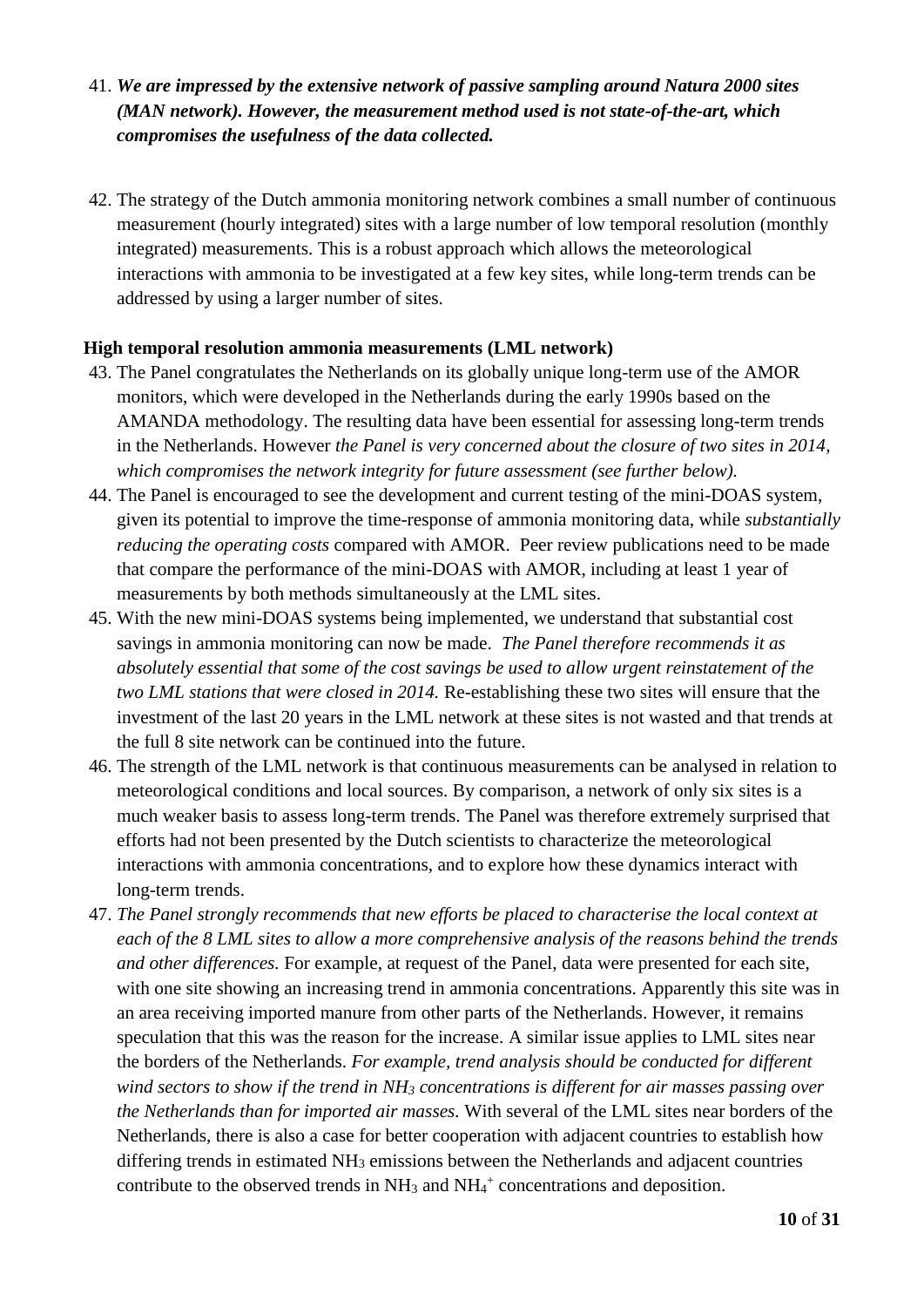Comprehensive analysis needs to be carried out for each LML site to assess such effects, and the Panel was surprised that this had not already been done.

- 48. In addition, due to the difference in the overall concentration level at individual sites the longterm national trend should potentially be based on relative trends at the sites rather than just an overall trend based on the average over all sites (i.e. giving equal weight to each site).
- 49. With substantial resources saved by introducing the mini-DOAS system, the Netherlands Government should also consider whether it is possible to increase the LML network further by establishing new continuous monitoring sites. In particular, this would allow better representation of sites characterized by dairy farming and sites more distant from the Dutch border would be warranted. If such an extension is implemented, it is essential that NH<sub>3</sub> monitoring be linked with parallel particulate matter and wet deposition monitoring.

#### **Low temporal resolution ammonia monitoring at many sites (MAN network).**

- 50. The Panel congratulates the Netherlands on its establishment of a comprehensive network for long-term measurement of ammonia concentrations in nature areas. This has allowed a network of >235 sites with measurements in many different Natura 2000 sites. This high degree of coverage is unique in Europe.
- 51. *However, the methodology used for the MAN is not state-of-the-art.* It uses Gradko type passive diffusion tubes according to a design that was developed in the 1980s (35 mm diffusion path x 10 mm diameter), which has a rather slow sampling rate. By comparison FERM samplers (as used in Sweden, diffusion path 10 mm x 23 mm diameter) and ALPHA samplers (as used in the UK, diffusion path 6 mm x 23 mm diameter) sample 12 to 20 times faster and include methods designed to reduce contamination of samplers. *The result is that the Gradko tubes require a correction (c. 2*  $\mu$ *g m<sup>-3</sup>)* which is similar to *background air concentrations in the Netherlands.* This means that the samplers, as currently deployed in the Netherlands, cannot be used reliably to assess seasonal patterns, apart from for high concentration sites. (Note for example that this correction is even larger than the 1  $\mu$ g m<sup>-3</sup> UNECE "critical level" for protection of lichens and lower plants from ammonia).
- 52. As an additional concern, the Panel notes that the Gradko tubes are only replicated at selected sites in the MAN network. *Most sites are operated without replication (i.e. single tubes).* This means that it is impossible to know whether a high value is real or a measurement artefact. While the Panel agrees with the Dutch scientists that a correction factor is needed, it is concerned that the use of this sampling method requires such a large correction factor to be applied in the first place. In situations where the correction factor is of the same magnitude as the corrected signal, the data need to be considered as too uncertain for trend assessment.
- 53. Questioning of the scientists by the Panel indicated that the choice to use this kind of sampler was based on: a) much lower analysis cost per sampler offered by the Gradko company than offered by contractors in the Netherlands or elsewhere, b) a perception of lower transport cost, c) experience that use of a rain shelter and Velcro attachment for alternative samplers (UK ALPHA samplers tested) led to higher visibility and rates of sampler vandalism at monitoring sites. In response to these points the Panel notes:
	- a. While a lower analysis cost is attractive, this may not end up being a cost saving where the data fail to meet international performance standards. This applies both to sampler type and the choice not to replicate samplers.
	- b. The actual sampler sizes of the Gradko, ALPHA and FERM samplers are similar. This means that postage cost differences are a function of how well samples are protected during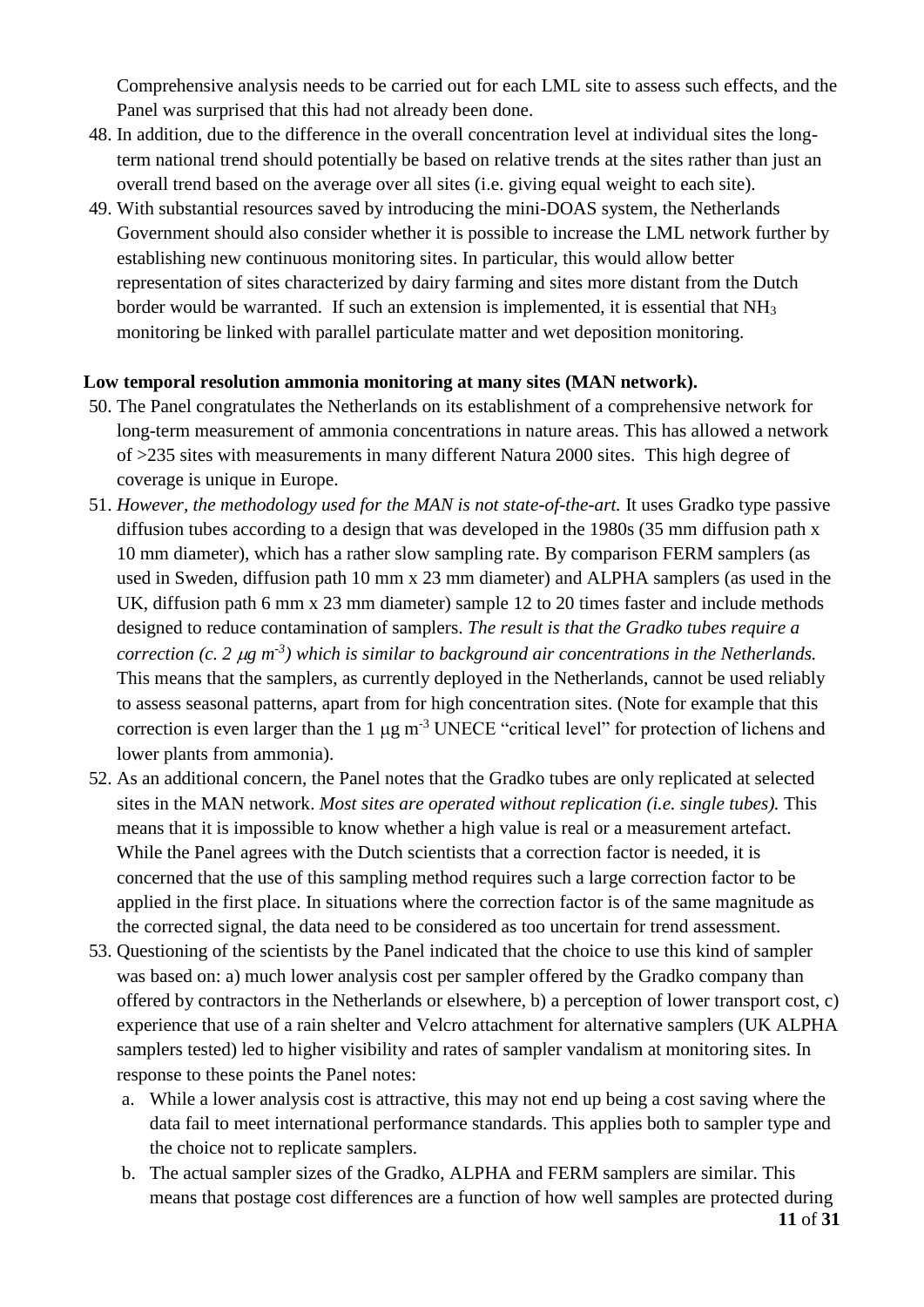transport. The reason for protecting samplers is to improve data quality. Costs could be reduced by establishing a cost-effective chemical analysis laboratory in the Netherlands.

- c. The use of a rain shelter means samplers are more visible. However, this principle applies equally to all three sampler types. Therefore if the benefit of a rain shelter is less than the benefit of reduced sampler visibility, a site set up should be used without rain shelters. This is a simple matter of logistic optimization (Velcro can also be replaced with clips if needed).
- 54. *In conclusion, the Panel is concerned that substantial resources are being spent on the MAN network, which could be used to obtain data of much higher quality.* The present data quality, while sufficient for monitoring near sources, is expected to be insufficient to analyse seasonal patterns of NH<sup>3</sup> concentrations or long-term trends at individual sites.
- 55. With substantial averaging over many sites, these uncertainties are likely to average out. Therefore, so long as the monitoring network sites have not been changed during the period 2005 to the present, the overall average of all the MAN sites is still a sound basis to assess longterm trend in the Netherlands. Two caveats should be added:
	- a. It was not presented to the Panel how the MAN network has evolved over time. If the monitoring sites have changed, then this may affect the trend interpretation. It was not clear whether the comparison of measured MAN trend with model estimates was based on an average for the Netherlands, or receptor modelling for each site, then averaged up to the Netherlands for the same years for which monitoring was available at each site.
	- b. The MAN network has been set up to sample in nature areas. This means that the monitoring sites are more than the average distance from ammonia sources. The overall level of ammonia concentration measured at the MAN sites can therefore be expected to be lower than for average locations in the Netherlands.
- 56. At present, the Netherlands does not have an extensive network of low-cost time-integrated ammonia monitoring for agricultural and other parts of the country. Future implementation of such monitoring would allow the temporal trends in different areas to be compared. For example, how do temporal trends compare in cattle dominated versus, pig or poultry dominated areas, as well as in agricultural and urban versus forest and other nature areas?

#### **Other ammonia-related monitoring**

- 57. *Reductions in NO<sup>x</sup> and SO<sup>2</sup> emissions across Europe are expected to have reduced the rates with which gaseous ammonia reacts to form particulate ammonium in the atmosphere. For this reason it is essential that trend interpretation considers each of the different ammoniacal forms: gaseous NH3, particulate NH<sup>4</sup> + as well as concentrations in rain and wet deposition of NH<sup>4</sup> + .* With this in mind, the Panel was very surprised that so much attention had been given to interpreting gaseous NH<sup>3</sup> monitoring, while comparatively little attention given to the monitoring of NH<sub>4</sub><sup>+</sup> in particles and in precipitation.
- 58. The Panel noted that trends in *NH<sup>4</sup> + in precipitation* are monitored in the Netherlands and were pleased to see the data reported. However, more attention could have been given to these data, including information on the number of sites, their representativity and the extent to which there are uncertainties in these measurements. This quality analysis is important as a foundation for comparison with models.
- 59. Concentrations of *ammonium in particulate matter* were not initially presented, and the Panel had specifically to ask to see these data. *In the 1990s, ammonium concentration in particles was*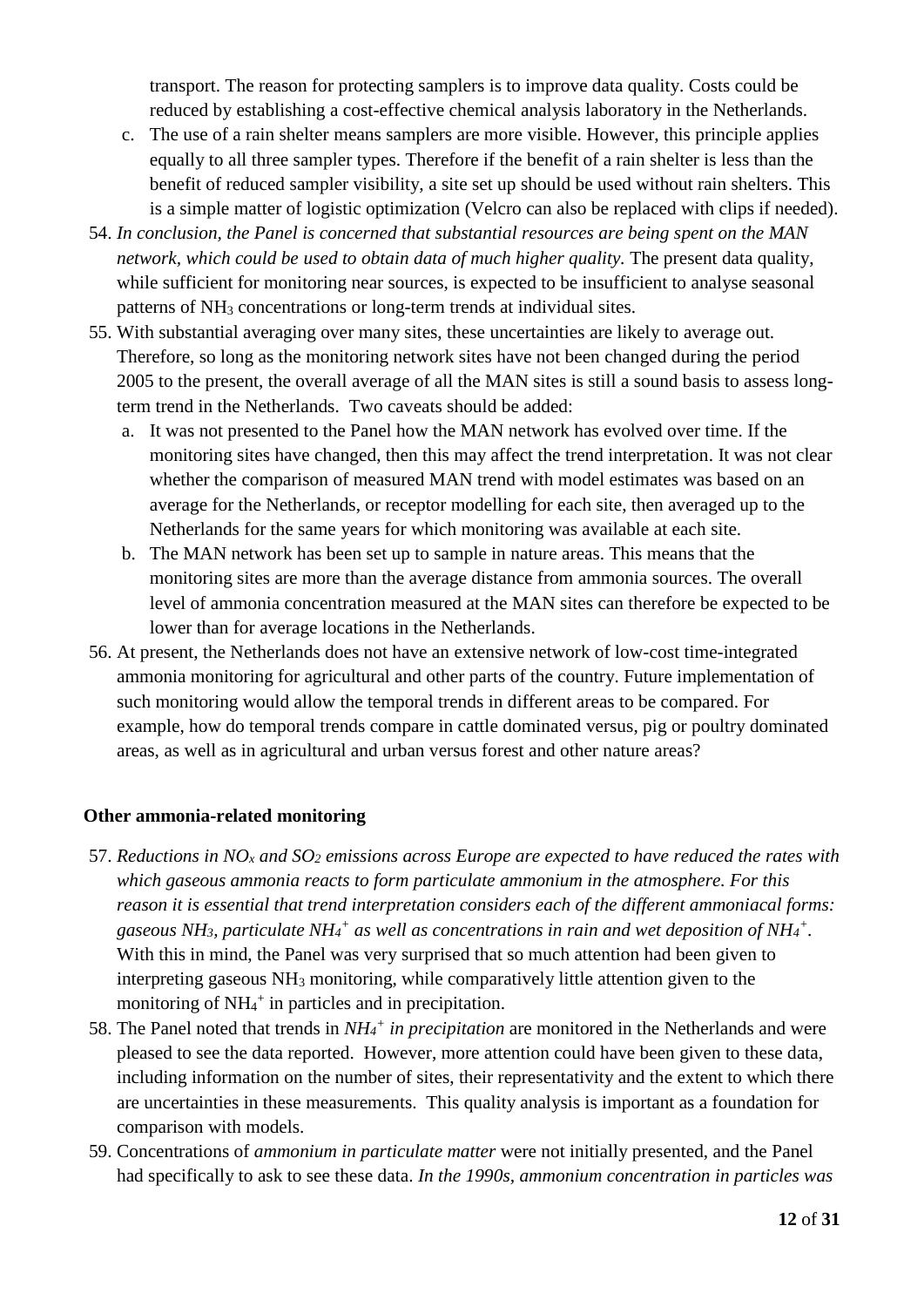*found to decrease faster than the gaseous ammonia concentration and even faster than the estimated emission reduction* (see chapter by A. Bleeker *et al.*, Atmospheric Ammonia, Springer 2009; based on earlier analyses from 2000 and 2003).

- 60. The more recent trends in ammonium aerosol in the Netherlands which were presented do not appear to show the earlier trends continuing. However, the sampling method also changed since then. *There appears to be a step change in the data linked to the change in method (around 2005-2010), which calls in to question the reliability of the trend assessment for ammonium particles.* Further efforts are needed to see if this dataset can be reconstructed more reliably, and to assess whether the network structure for ammonium aerosol measurements is sufficient.
- 61. The Panel notes that, with the increasing recognition of *human health impacts of particulate matter,* a higher focus on monitoring ammonium particles would be justified as part of overall efforts in monitoring composition and trends in particulate matter.
- 62. The current programme of Dutch monitoring does not yet use *satellite methods*. This point was raised in the stakeholder consultation part of the review. It is recommended that an independent assessment be made on the current status of satellite-based monitoring for ammonia, to see how much it could contribute to the Dutch monitoring programme.
- 63. One of the weak points of deposition monitoring internationally is the *measurement of dry deposition*. This is because of the difficulty of making these measurements. The Netherlands is one of the few countries which does include a few sites with such ammonia dry deposition monitoring, and should be congratulated for doing so. The treatment of dry deposition is also a key uncertainty in modelling (see below), and these data give the Dutch scientists a unique possibility to evaluate modelled dry deposition and potentially improve the applied dry deposition model.

## **Question A.3**

#### 64. **Is the scientific underpinning of the Dutch dispersion and deposition model sufficient?**

- 65. *Summary: No. Sufficiency must be defined in relation to the purpose. At the heart of this review is the question of how to explain the difference in trend between ammonia emissions and atmospheric composition and deposition of ammonia and ammonium. International studies over the last 15 years have shown that one of the keys to explaining these differences is the relationship with SO<sup>2</sup> (and NOx) emissions and their transformation. It is well documented that these interactions have an impact on the lifetime of ammonia in the atmosphere, allowing concentrations to be higher even when NH<sup>3</sup> emissions reduce.*
- 66. The main model currently used by the Dutch government for assessment of ammonia dispersion and deposition is the OPS model. This is a statistical model that includes an empirical description of chemical conversion rates. This means that there is no mass consistency between the transformation products of  $NH_3$ ,  $SO_2$  and  $NO<sub>x</sub>$  emissions. Analysis of long-term trends using this model cannot therefore adequately consider the coupled chemistry interactions.
- 67. The Panel was nevertheless encouraged to see that the Dutch scientific community has now started to cooperate to improve the modelling capability by developing the combined model LEO (Lotos Euros - OPS). Further development of such alternatives needs to continue.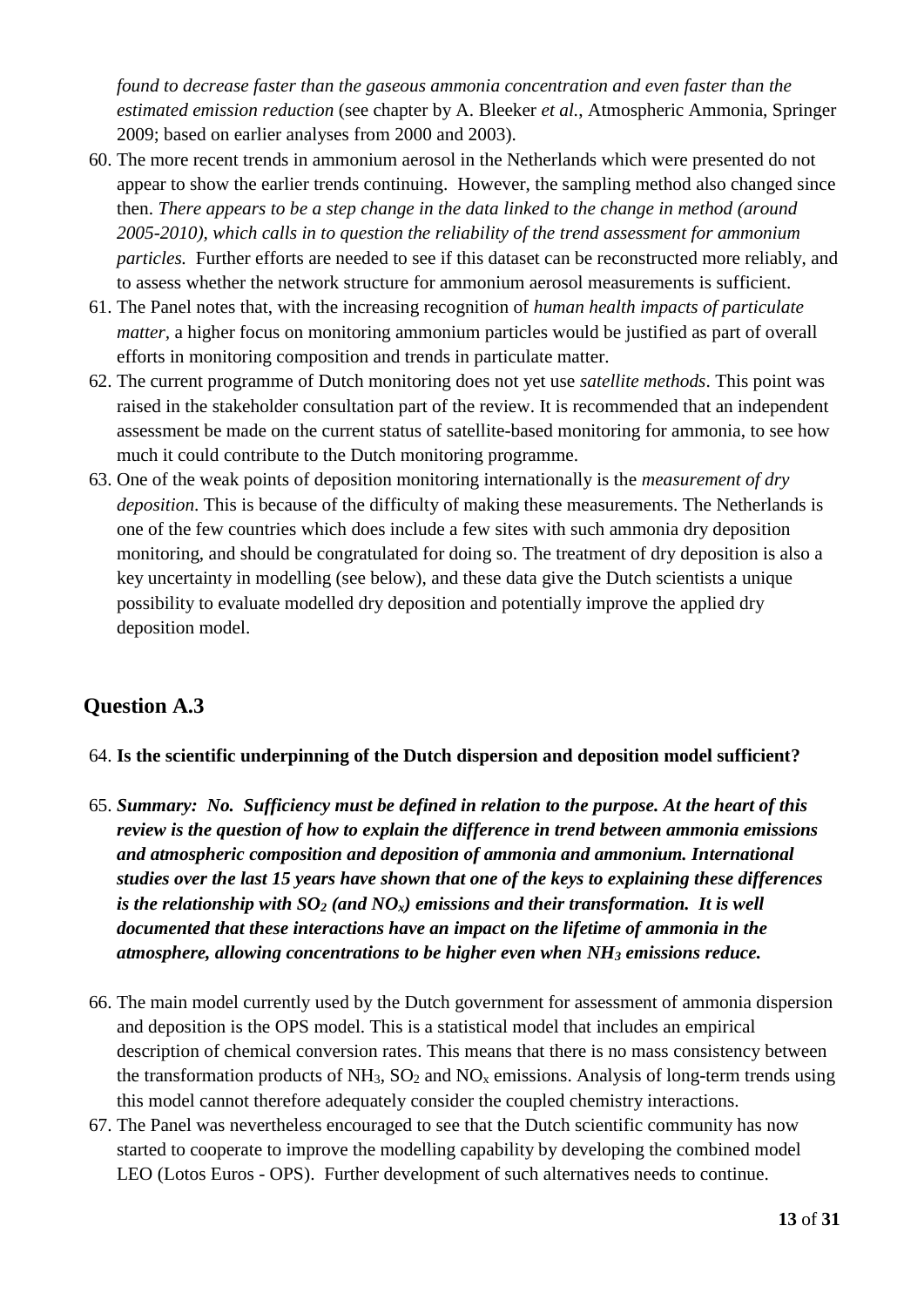- 68. *The Panel was surprised that model tools like OPS and Lotos-Euros had not already been applied to test specific hypotheses to investigate the apparent discrepancy between trends in emissions and concentrations.* For example, Horvath et al. ("Atmospheric Ammonia", Springer, 2009) tested the hypothesis that the Hungarian "ammonia gap" could be explained by changing  $SO_2$  emissions across Europe. They did this by comparing a model run using  $SO_2$  emissions at 1990 levels with a run using actual changing  $SO<sub>2</sub>$  emissions over following decade, and found that this could explain the ammonia gap. With less  $SO_2$  in the last decade (and still decreasing), the question now arises to what extent changing  $NO<sub>x</sub>$  emissions and chemistry affect the Dutch ammonia gap. This could have already been tested comprehensively by the Dutch scientific community and presented to the Panel, especially considering the previous ammonia review.
- 69. At the request of the Panel, further information was presented on the outcomes of running the OPS model with different  $SO_2$  emissions. Only initial results were available, but these suggested that such chemical differences may account for c. 1  $\mu$ g m<sup>-3</sup> difference when compared with the average concentration trend at the LML sites. Such analyses need to be extended to a) compare the effect on such trends using other models (i.e. with coupled atmospheric chemistry), b) assess the trend differences under different chemical scenarios for individual LML sites, c) consider the extent to which a longer lifetime of NH<sub>3</sub> is reflected in an increasing trend in NH<sub>3</sub> imported from neighbouring countries.
- 70. Initial assessment of the atmospheric chemistry interactions using the Lotos-Euros model (M. Schaap et al., 2015: *Transportafstand van reactief stikstof in Europa verandert over de periode 1990-2009*, Figure 2c) are welcome, and provide evidence to support the idea that reducing NO<sup>x</sup> and  $SO_2$  emissions has led to a longer atmospheric residence time of  $NH_3$ , and hence higher  $NH_3$ concentrations.
- 71. By contrast to the question of temporal trends, *the OPS model can be considered as well-fitted for local scale ammonia dispersion studies.* This is important given the use of OPS for the new AERIUS model tool. Nevertheless, the Panel noted several areas in operation of the OPS model which were not very transparent. For example:
	- a. the approach used to calibrate OPS to measurements was not very transparent,
	- b. the temperature correction of national ammonia emissions was not clearly highlighted. For example, information on the temperature correction was buried deep in a technical report (OPS report, page 56).
	- c. It was not clear how emission/deposition exchange is handled for grassland (e.g. whether there is double counting between net grazing emissions and dry deposition).
- 72. Taking account of such effects is important for model performance and needs to be made transparent so users (both the Dutch Government and other stakeholders) can understand the main principles of how the models work.

## **Question A.4**

- 73. **Is the regional differentiation / local detail in the AERIUS model of ammonia emission, dispersion and deposition scientifically sound?**
- 74. *Summary: Yes, as far as the Panel can see, based on the information presented. The model is based on the OPS model which uses the well-established principles of Gaussian dispersion.*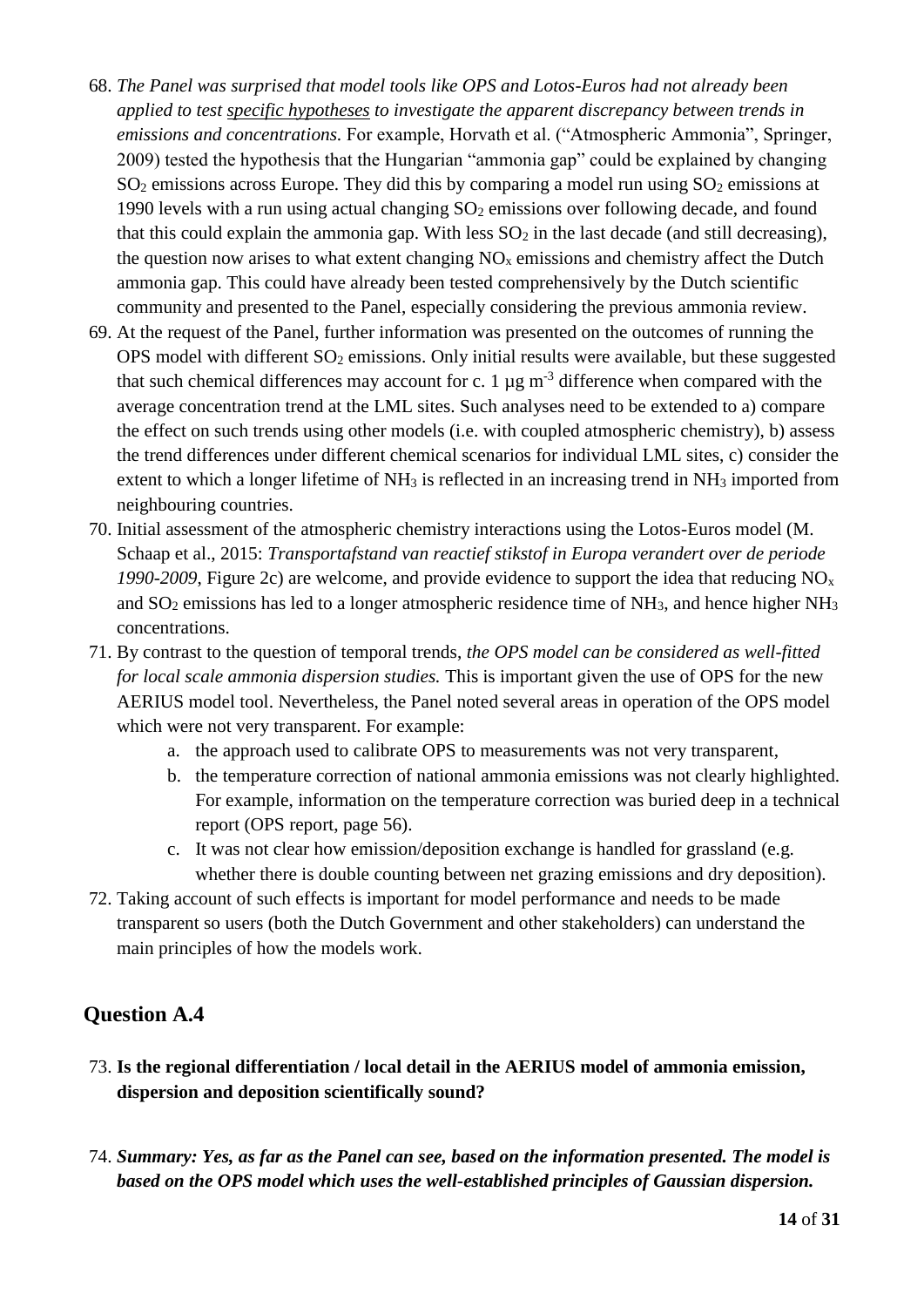## *The model allows local information on factors that affect ammonia emissions to be included. However, insufficient information was provided on the technical basis of the AERIUS model, which should be subjected to ongoing review.*

- 75. The Panel congratulates the Netherlands in its work to establish the AERIUS model as a userfriendly tool to assess local relationships between ammonia emission, concentrations and deposition. This tool can be expected to play a key role in supporting the future Dutch nitrogen policy, allowing the link between emissions and impacts to be assessed.
- 76. However, while technical information was provided to the Panel on the OPS model on which AERIUS is based, the Panel was left unclear about which simplifications had been made. The Panel agrees that such simplifications are necessary in developing such a user based system. However, the paperwork provided to the Panel was only a general description of purpose. Within the time allotted for the review, there was not space to delve further into the technical details of the AERIUS application itself.
- 77. The following comments can be made:
	- a. The high resolution approach of using farm level emission is world leading in terms of the access to detailed farm datasets.
	- b. The AERIUS model appears to allow specific information on building type at a farm level to be incorporated. This has the critical benefit that the model can take account of low emissions buildings where these are established.
	- c. The AERIUS model does not appear to take on board specific farm information on manure spreading or storage practices at present. The philosophy appeared to be that all farmers should be complying with national regulations. However, the panel noted that there were differences in the way regulations applied (e.g. relaxation of the requirement to inject manure on peat soils, where trailing shoe applicators could be used instead).
	- d. At present there does not appear to be any peer-review publication on the AERIUS model approach. Providing such a technical description for an international audience should be considered a high priority.
	- e. Despite the incorporation of detailed emission information, an operational system like AERIUS will be associated with larger uncertainty than regional estimates because other local factors are not represented (e.g. local variations in meteorology). This uncertainty should be analysed in detail for transparency, including comparison with observations.

## **Question B**

- 78. **Does the panel have an explanation for the divergent trends in calculated ammonia emission and measured ammonia concentrations?**
- 79. *Summary: The panel is of the opinion that a substantial part of the differences can be explained by: a) less NH<sup>3</sup> emissions reduction 1990-2013 than estimated by the Dutch researchers (e.g. emissions overestimated in 1990; sub-optimal implementation of low emission techniques by some farmers, see question A.1), and b) non-linear responses in the*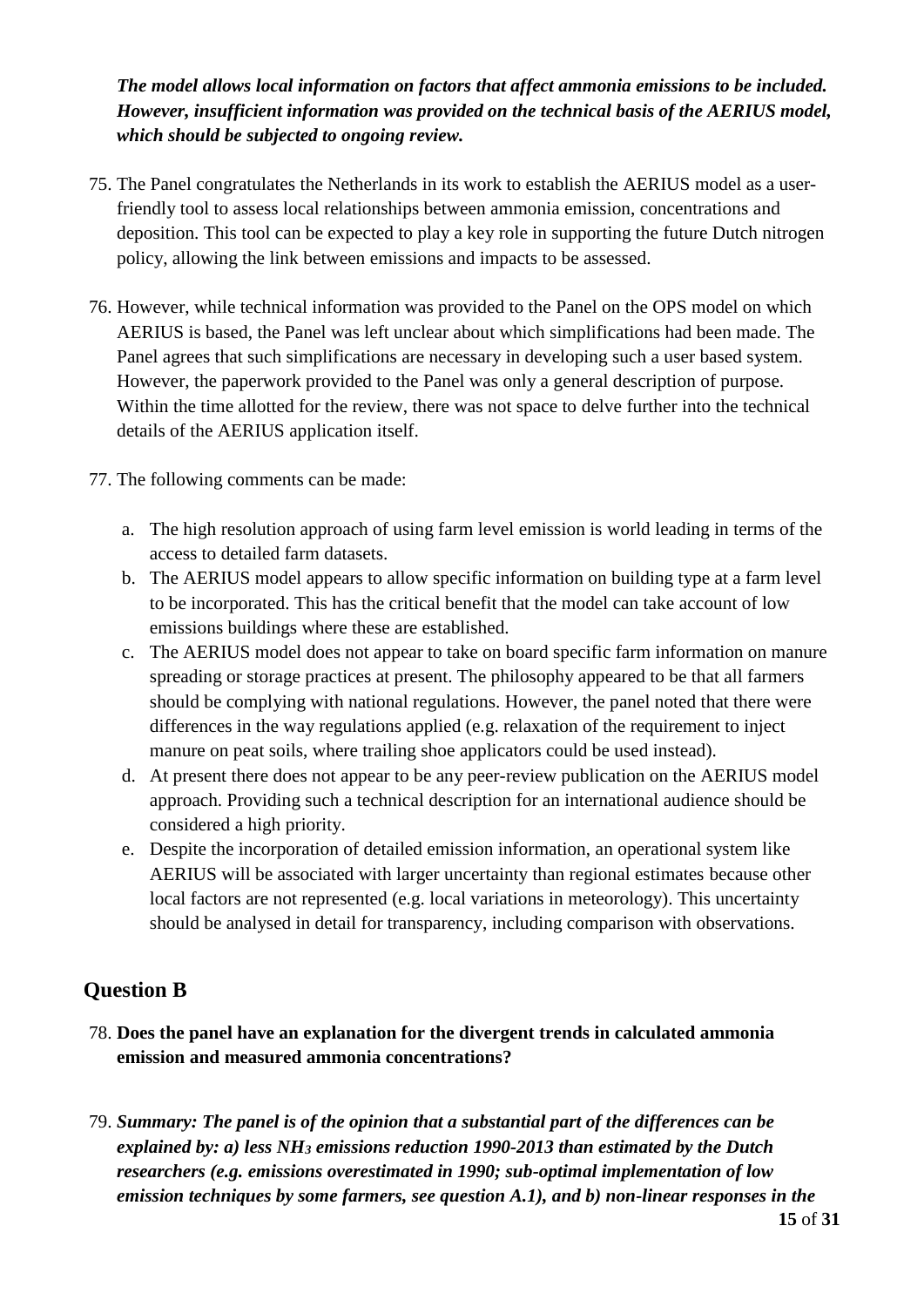## *atmosphere (question A.3), especially due to decreasing SO<sup>2</sup> and NO<sup>x</sup> emissions, linked to an increasing lifetime of NH<sup>3</sup> in the atmosphere, with larger import expected from neighbouring countries.*

#### **Smaller decrease in ammonia emissions than modelled**

- 80. The panel considers it most likely that ammonia emissions are currently overestimated for the early period, around 1990. This means that the estimated emission reduction to the present of 64- 70% is probably an overestimate of the effectiveness of the Dutch ammonia policy.
- 81. Contributing factors to an overestimation of ammonia emission around 1990 are thought to include:
	- a. The NEMA model may overestimate the protein content in grass grazed by cattle, sheep and goats in the 1990s and thus overestimate the amount of nitrogen in animal manure.
	- b. The NEMA model does not take account that *more manure was spread in winter in the early period* than at present. Since emissions are temperature sensitive, this would mean that manure spreading emissions were not as large as currently estimated.
	- c. The NEMA model appears to *overestimate the TAN in manure at the time of manure spreading* compared with measurements. This would tend to overestimate ammonia emissions in the early period when unabated surface spreading of slurry was allowed.
	- d. It looks like the NEMA model may *overestimate ammonia emissions from some other livestock categories and source*s for 1990 compared with the present (e.g. sheep, rabbits, grazing) and underestimate current emissions for grazing.
	- e. It was suggested that *recent years have been warmer, which may have increased emissions*. While this remains a likely explanation, insufficient data were presented to the review panel to demonstrate this effect.
	- f. For recent years it has been demonstrated by a survey presented to the Panel that *not all farmers apply the low emission techniques to the full extent expected*. For example, independent assessment compared with farmers' views suggests that when injecting manure, some farmers only achieve an abatement effectiveness equivalent to trailing shoe. This occurs when the injection equipment is not used effectively.
	- g. The NEMA model subtracts exported and burned animal manure in its estimate. An incorrect estimation of this may lead to an over/underestimation of the national emission.

#### **Non-linear response of atmospheric concentrations to changing emissions**

- 82. It is well established that atmospheric concentrations do not always change linearly with changing emissions. In the case of ammonia emissions, each of the atmospheric nitrogen components needs to be considered: gaseous  $NH<sub>3</sub>$ , particulate  $NH<sub>4</sub><sup>+</sup>$ , precipitation concentrations and wet deposition.
- 83. The contributing factors to the discrepancy that are related to atmospheric processes include:
	- a. Decreasing  $SO_2$  and  $NO_x$  emissions mean that the reaction of NH<sub>3</sub> to form particulate NH<sub>4</sub><sup>+</sup> proceeds more slowly. This means that NH<sup>3</sup> has a longer residence time in the atmosphere, keeping concentrations higher. It also means that  $NH_4^+$  particulate matter should have decreased more than the NH<sub>3</sub> concentrations. (While preliminary analysis with the OPS model has shown effect on average NH<sub>3</sub> in the Netherlands, it should be examined more comprehensively using suitable models with coupled atmospheric chemistry, in relation to the NH<sup>4</sup> + aerosol and wet deposition trends, as well as for individual sites.)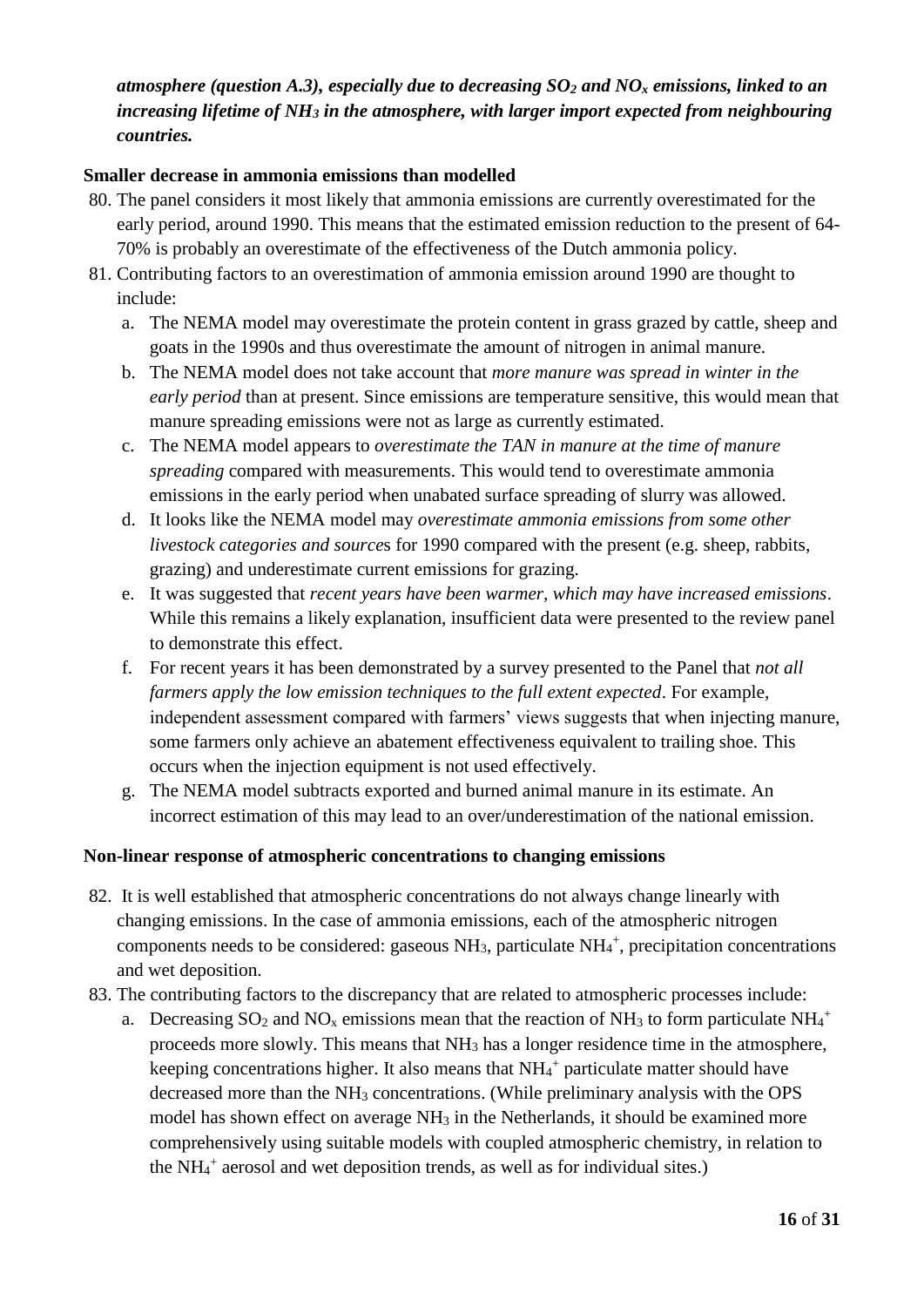- b. The consequence of a longer atmospheric lifetime of NH<sup>3</sup> is that *an increasing fraction of the benefit of Dutch ammonia policy is seen in countries down-wind of the Netherlands, rather than in the Netherlands itself*.
- c. A further consequence of a longer atmospheric lifetime of  $NH<sub>3</sub>$  is that a larger relative contribution to Dutch  $NH<sub>3</sub>$  concentrations will be made by import from neighbouring countries. Such an increase in relative import is expected to have contributed to the lowerthan-expected reduction in Dutch NH<sup>3</sup> concentrations. This emphasizes the need for an international approach to  $NH<sub>3</sub>$  emission control.
- d. These points especially apply to the LML network sites, where several of the sites are close to the border of the Netherlands.
- e. The LML network only has data from 8 sites (6 since 2014). This small number means that it is a challenge to use these numbers as representative for the Netherlands. By contrast, the hourly temporal sampling provides critical information which has so far not been analysed sufficiently to reveal patterns in the data.
- f. The local 'stories' at each of the LML sites have not been fully developed. For example, on presentation to the Panel, it was mentioned by the Dutch scientists that an increasing trend of NH<sup>3</sup> concentrations for one LML site might be connected to this being an area receiving increasing amounts of manure imported from elsewhere in the country. Such arguments need to be demonstrated by quantitative local analysis.
- g. It was suggested by the Dutch scientists that one reason for the lack of trend in NH<sup>3</sup> concentrations was because turbulent differences mean that the effect of building sources is seen more strongly on NH<sub>3</sub> concentrations than the effect of manure spreading sources. Although evidence was not presented to demonstrate this effect, it may be noted that:
	- i. Such a differential-weighting is expected because most ammonia emission from manure spreading occurs during the day (due to time of spreading, higher turbulence and warmer surfaces), while emissions from animal houses (especially those with forced ventilation) tend to continue at night when atmospheric mixing is less. The result is that emissions from buildings (especially with forced ventilation) will tend to contribute relatively more to average NH<sub>3</sub> concentrations in source areas.
	- ii. This would affect the trend because estimated  $NH<sub>3</sub>$  emissions from buildings have not decreased so much since 1993 as from manure spreading.
	- iii. The Panel noted that this remained only an untested hypothesis, and therefore requested the Dutch scientists to separate monitoring data from day versus night. This comparison showed that (since 1993) the average ammonia concentration from the 8 LML sites decreased more strongly during the night than during the day.
	- iv. This outcome was unexpected and therefore did not support the hypothesis. However, it suggests that there are other interactions which need to be further investigated. Sensitivity studies with models should be used to support the analysis.
- h. Most of the estimated reduction in ammonia emissions occurred in the period between 1993 and 2000. Between 2005 and 2013 a much smaller amount of further reduction in NH<sup>3</sup> emissions has been achieved (around 15% further reduction). The further reduction over the last decade is therefore a rather small signal for the MAN network to be able to detect (noting that the MAN network was only established in 2005). Considering the small size of this effect, the following should be investigated: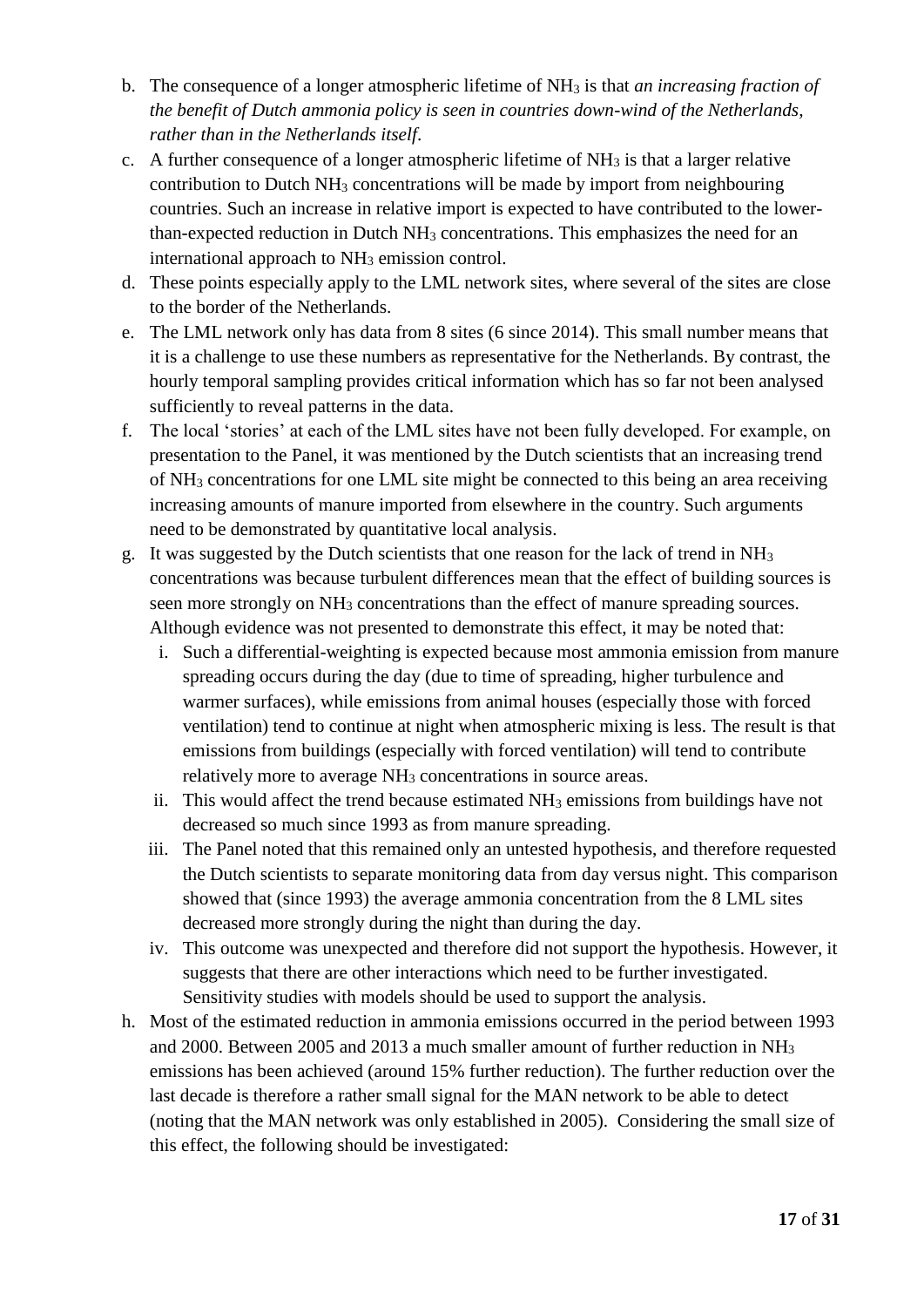- i. Statistical analysis should be made for the MAN network in combination with modelling to examine what is the smallest amount of change in NH<sub>3</sub> concentration which would be statistically detectable over time.
- ii. The large number of monitoring sites in the MAN network should be exploited to see if there are differences in the temporal trend, for example between sites dominated by different source types (cattle, pig, poultry etc.) and between different locations, e.g. near the national border.

## **General Messages**

- 84. The Panel was encouraged to see that the Dutch government had responded positively to the last international review of 2013. For example, the increased attention to assess meteorological dependence on ammonia emissions and to process modelling was welcomed by the Panel. However, *the last review was only 2 years ago, so the outcomes from that work are therefore not yet complete.* It is anticipated that the outcomes of the present review may take a further 3 years to be implemented, assuming that appropriate resources are made available.
- 85. The Panel noted that *some stakeholders found it confusing as to why the emissions inventory estimates and trends changed with time*. The Panel recognized that continuing improvements in methodology are natural and to be expected, and noted that explanations of these differences were available. This includes the Informative Inventory Review (IIR), which is required as part of the national inventory procedures, and the Pollutant Transfer and Release Register (PRTR, prtr.nl). However, the Panel considered that further effort needs to be placed to translate technical reporting into non-technical summaries that can be more accessible and useful, especially for non-specialist stakeholders. For example, the IIR focuses mainly on changes since each previous year, with details in principle available via references cited. What stakeholders were missing was an overview across the whole period (last 10 and last 25 years) to explain the rationale and the key changes that have occurred in the calculation methodology and how this relates to the observed trends in NH<sub>3</sub> and NH<sub>4</sub><sup>+</sup>. *The Panel encourages the Dutch scientists to publish non-technical summaries for wider readership, which would also provide pointers to where the detailed information could be found.*
- 86. The Panel commends the Dutch scientific community for achieving a high number of peer review papers on ammonia in the international literature. However, this requirement should be maintained with resources made available to allow continued publication (both for time and publication charges for open access publication).
- 87. The Panel noted concerns expressed by Dutch scientists where they had been requested to provide stakeholders with very detailed original datasets going back many years. The Dutch scientists noted that this could take a very long time to prepare data into a form useful for stakeholders, especially if this should be combined with all the associated metadata and information required on the methodology used to make the calculations. This especially applied to old experimental datasets, where data were stored in old formats or may no longer be easily available. *The guidance of the Panel is that data should be freely available to stakeholders. However, this does not mean that data are always available without charge. It is the responsibility of those requesting data to pay for the additional work incurred.*
- 88. As with other countries, research funding has been less stable over the last decade (2005 present) than it was in the previous twenty years (1985-2005). One consequence of this decrease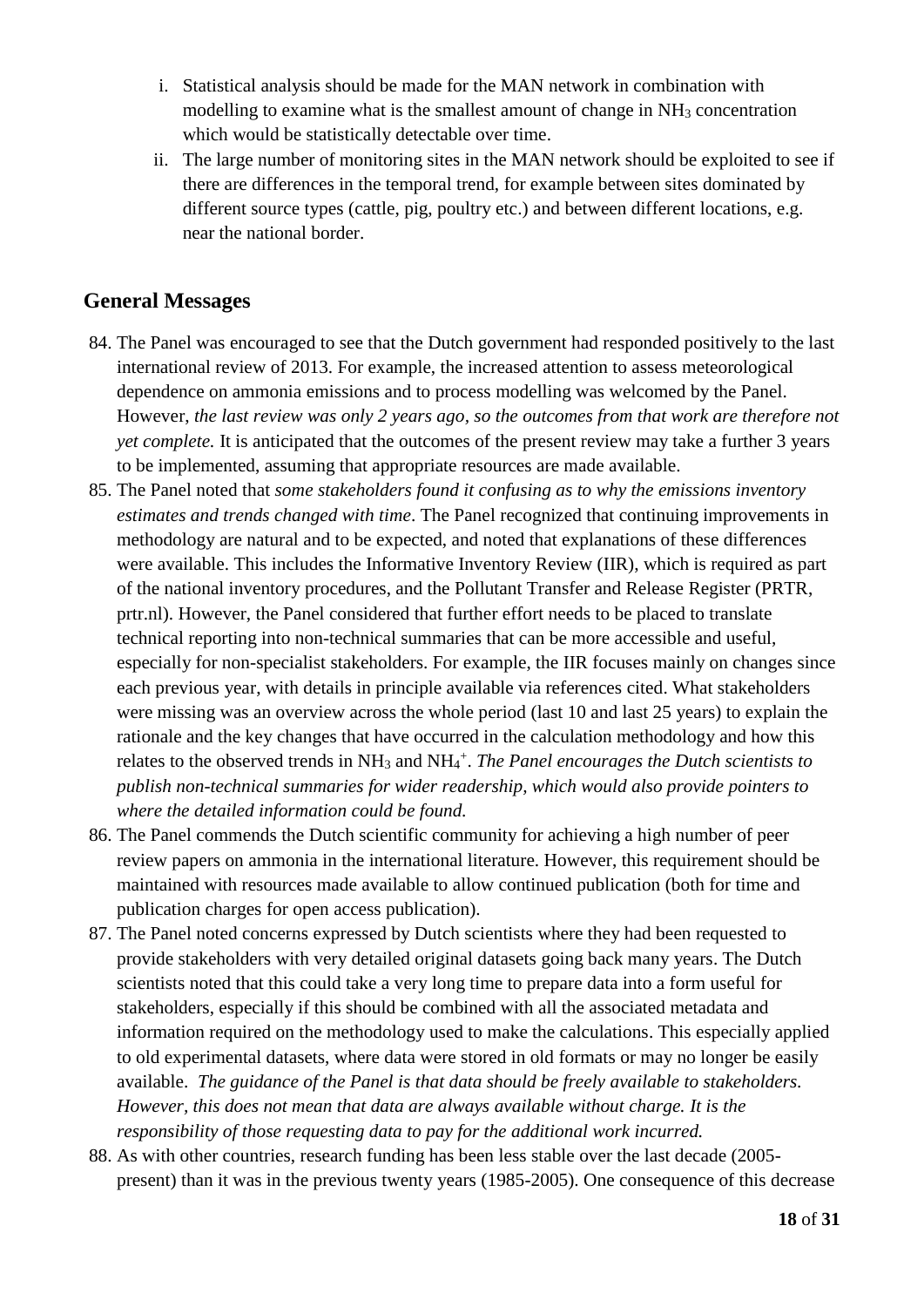has been *a stagnation of ammonia research in the Netherlands, where many of the estimates rely on now rather old publications*. This point was already identified in the 2013 international ammonia review. *In addition, the present panel here identifies another feature associated with the decreased and intermittent funding: a reduction of the intellectual capital in ammonia research*. This is indicated to the Panel by: a) much less synthesis of the available datasets than the Panel would have expected, based on the Netherlands' previous leading expertise in this area, and b) involvement of only a few research teams in the Netherlands ammonia programme compared with a wider research base previously.

- 89. The recent investment in response to the 2013 review is beginning to address these concerns. However, *sustained long-term investment will be needed if the Netherlands are to capitalize on its past leadership of ammonia research.* This is a point that does not only concern research. The Netherlands is still a world leader in ammonia mitigation practices. This is a key opportunity for the Netherlands as other countries develop plans to reduce NH<sup>3</sup> emissions*. Continued investment in novel farming practices, measurement techniques and underpinning ammonia science will all be necessary if the Netherlands are to benefit economically as an international innovator in this area.*
- 90. As part of this future landscape, *human management of the nitrogen cycle is rising increasingly up the agenda.* The wider importance of nitrogen has been clearly demonstrated by 'The European Nitrogen Assessment' (Cambridge University Press, 2011) and the 'Our Nutrient World' report (2013) prepared for the United Nations Environment Program (UNEP). As UNEP now starts to develop the International Nitrogen Management System (INMS), as a science support mechanism, and to consider the policy options, it is clear that the Netherlands have a lot to offer.
- 91. 'Our Nutrient World' estimated that improving nitrogen use efficiency by 20% would have net benefits world 170 billion USD per year globally. *Reducing ammonia emissions translates directly into improved nutrient use efficiency. The ammonia mitigation story therefore contributes significantly to developing the Nitrogen Circular Economy. It is an emerging business opportunity where the Netherlands could be leading the charge.*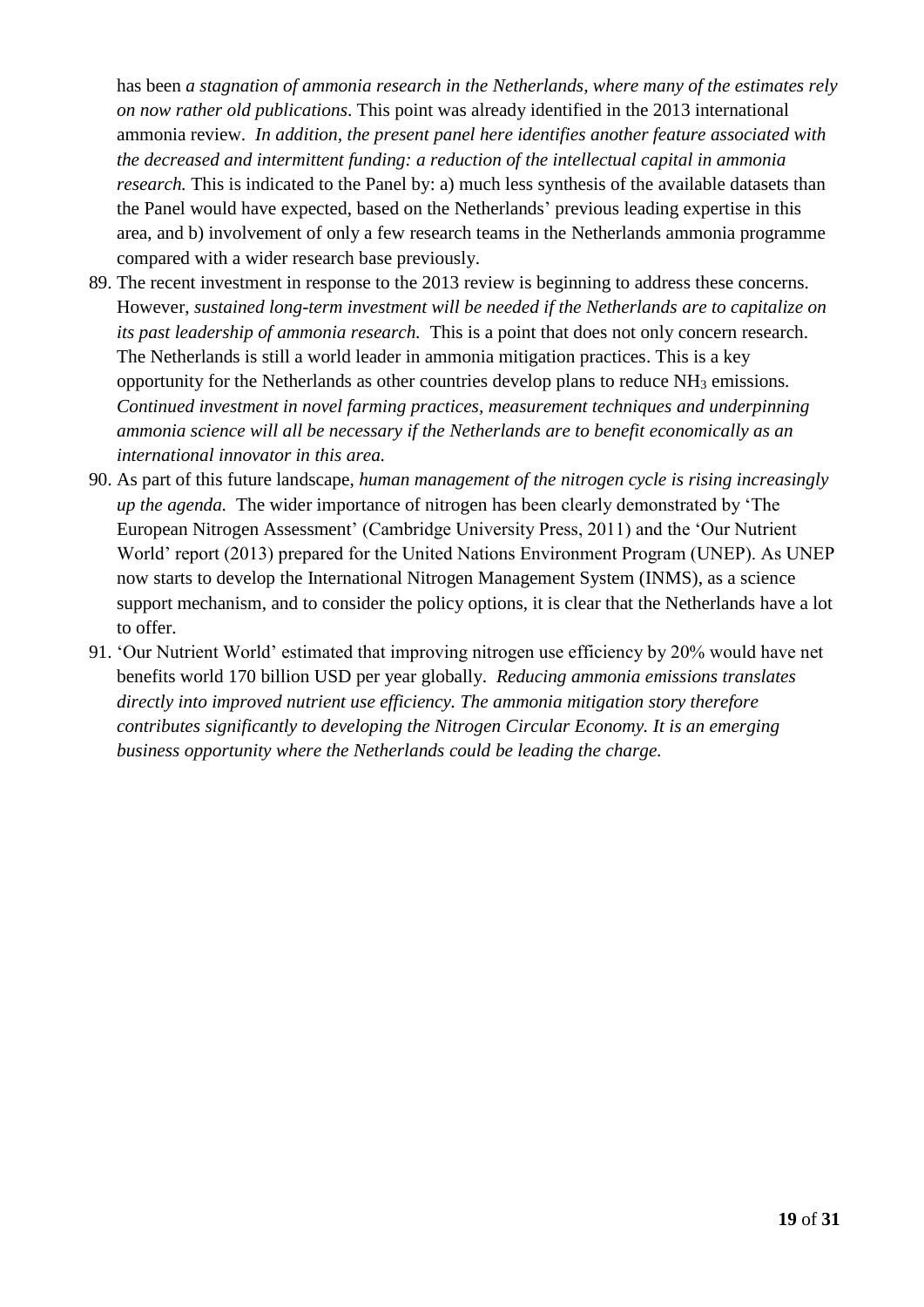## **Appendix 1: Supplementary Technical Information**

#### **Table: Implied emissions factors calculated by the NEMA team at the request of the review Panel.**

Emission factors kg NH3/head/year

|                                      | 1990 | 1995 | 2000 | 2005 | 2008 | 2009 | 2010 | 2011 | 2012 | 2013 |
|--------------------------------------|------|------|------|------|------|------|------|------|------|------|
| Dairy cow                            | 64.3 | 33.4 | 25.9 | 27.8 | 26.4 | 25.4 | 26.6 | 26.7 | 24.8 | 24.9 |
| Young dairy cattle                   | 24.3 | 15.2 | 12.8 | 11.2 | 10.5 | 10   | 10.6 | 10.3 | 10   | 9.9  |
| Fattening calves                     | 7.2  | 4.1  | 4.6  | 4.2  | 3.9  | 4.2  | 4.3  | 4.6  | 4.8  | 4.5  |
| Young cattle for meat production     | 24.5 | 14.2 | 11.9 | 11.2 | 11.1 | 11   | 11.2 | 11.2 | 10.4 | 10   |
| Suckler cow                          | 30.5 | 21   | 14.9 | 13.3 | 12.2 | 11.6 | 11.8 | 12   | 10.9 | 10.9 |
| Sheep                                | 3.9  | 3.8  | 2.6  | 1.5  | 1.4  | 0.9  | 0.9  | 0.8  | 0.8  | 0.8  |
| Goats                                | 8.2  | 8.9  | 7.5  | 6.1  | 5.2  | 5.1  | 5.5  | 5.7  | 5.3  | 5.5  |
| Horses and ponies                    | 13.1 | 13.2 | 11.9 | 11.5 | 10   | 9.8  | 10.1 | 10.3 | 10.1 | 10   |
| Fattening pigs                       | 10.2 | 6.7  | 5.3  | 4.8  | 4.5  | 4.4  | 3.9  | 3.5  | 3.4  | 2.8  |
| Breeding pigs                        | 19   | 10.9 | 9.5  | 8.4  | 7    | 7.4  | 7.3  | 6.2  | 6    | 6    |
| Laying hens                          | 0.5  | 0.36 | 0.28 | 0.19 | 0.19 | 0.18 | 0.16 | 0.18 | 0.17 | 0.16 |
| Broilers including ducks and turkeys | 0.29 | 0.18 | 0.21 | 0.23 | 0.17 | 0.16 | 0.11 | 0.11 | 0.08 | 0.08 |
| Rabbits and fur bearing animals      | 2.8  | 1.3  | 0.93 | 0.87 | 0.51 | 0.4  | 0.38 | 0.42 | 0.48 | 0.5  |

#### **Main drivers for the level and the trend in the national ammonia inventory (NEMA)**

- 1. From 1990 to 2013 has the estimated ammonia emission, based on the latest inventory submission reported to European Monitoring and Evaluation Programme (EMEP) (www.ceip.at), been reduced from 373 Gg NH<sub>3</sub> to 134 Gg NH<sub>3</sub>. This is equivalent to a reduction of 64 %. (This is less than the figure of 70% mentioned in the written report of Groenestein provided to this review). The agricultural sector is the main emitter contributing 94 % to the estimated total emission in 1990 and 86 % in 2013. The reported ammonia emission from the agricultural sector has reduced by 67 % between 1990 and 2013.
- 2. The emission estimates are annually submitted to EMEP and the EU and published among other countries on the homepage of CEIP in the NFR-format tables (Nomenclature for Reporting) with further written information in the IIR (Informative Inventory Report) [www.ceip.at.](http://www.ceip.at/) On this homepage all previous submissions can be found. The IIR is however difficult to understand for the non-scientific community.
- 3. Due to new knowledge, most national inventories are recalculated every year. The most notable recalculation for the Dutch inventory was the introduction of the National Emission Model for Ammonia (NEMA) in 2011. Its first use was for the inventory year 2009 (reporting year 2011). Implementation of the NEMA model resulted in an increase in the overall Dutch emission for 1990 from 253 Gg NH<sub>3</sub> to 355 Gg NH<sub>3</sub>, which is equivalent to an increase of 40 %. Implementation of the NEMA model only slightly increased the reported national total for 2007 from 137 Gg NH<sup>3</sup> to 140 Gg NH<sup>3</sup> (an increase of 2 %).
- 4. Introduction of the NEMA model thus affected the estimated national trend in  $NH<sub>3</sub>$  emissions for the Netherlands between 1990 and 2007, implying a larger reduction than had previously been estimated.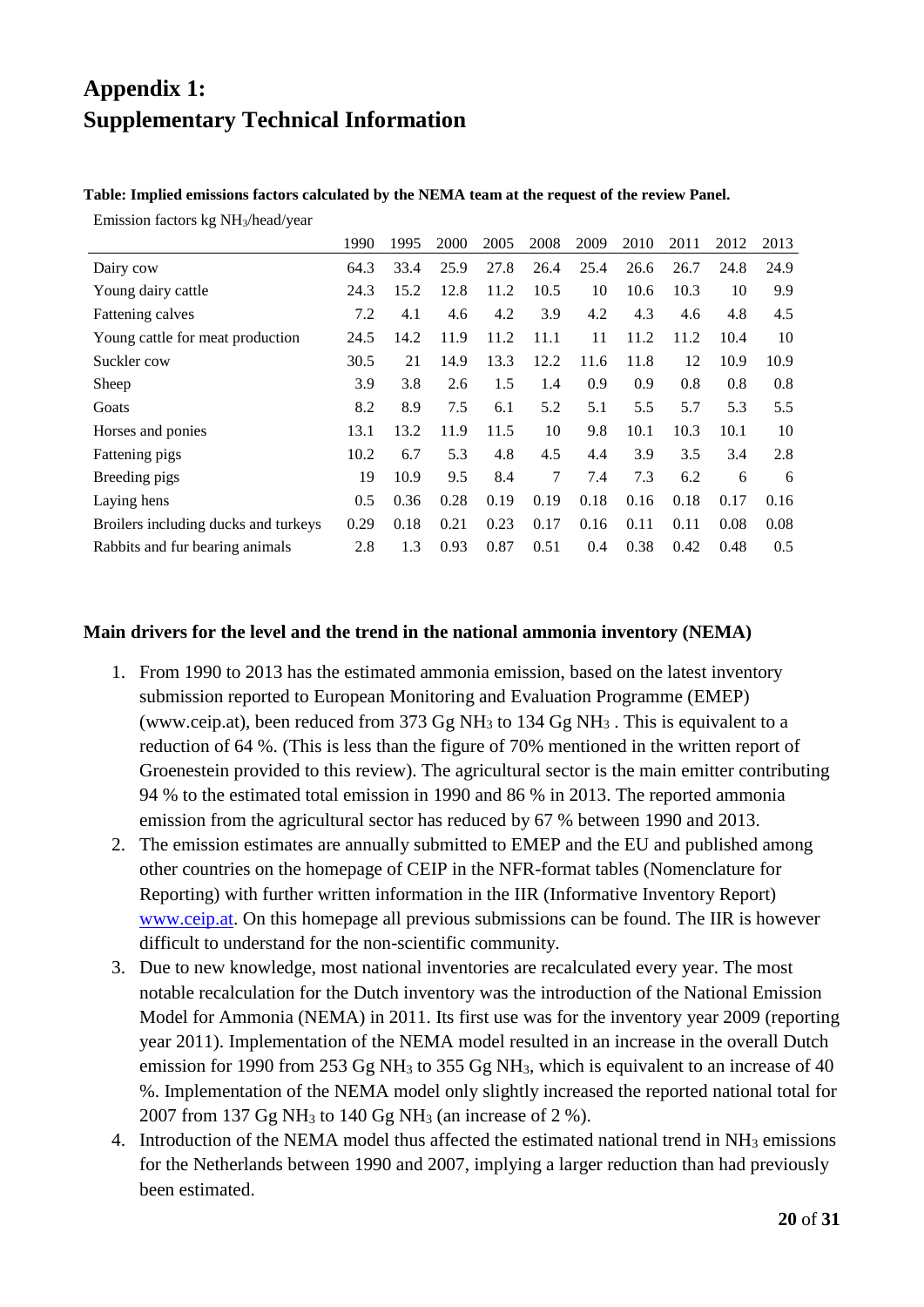- 5. From 2007 to 2013 the NEMA model (based on the latest submission) shows a further reduction from 160 to 134 Gg NH<sup>3</sup> /year (a reduction of 16%).
- 6. The main change in the methodology that has been introduced with the NEMA is a shift from a total nitrogen flow concept (N) to a Total Ammonical Nitrogen flow concept (TAN). TAN is the fraction of N in the feed or manure which is not bound in organic matter and can therefore easily volatilize. The share of TAN in manure of total N is generally 50-60 % for cattle slurry and 75-80 % in pig slurry. Use of the TAN-flow concept is in accordance with the recommendations of EMEP.

## **The NEMA model**

- 7. By far the largest source of  $NH_3$  emission from agriculture is due to handling of animal manure. Emission occur during housing, during manure storage and following manure application. Ammonia is a breakdown product of protein in the feed. Excretion as urea or other nitrogen compounds (e.g. uric acid for poultry), is followed by microbial breakdown which liberates ammonia. Excessive protein in feed leads to much higher N excretion by animals.
- 8. In the Netherlands in the beginning of the 1990s there was a high focus on producing enough feed in terms of energy and less focus on the protein level in the feed. High levels of feed energy were produced by using high application rates of mineral fertilizer to crops and grass, resulting in excessive protein contents in the feed, especially in grazed grass. On the other hand, there was less attention on the nitrogen in animal manure, how the manure was handled and the consequent losses of leached nitrogen and NH<sup>3</sup> to the air. In order to minimize storage needs, manure was applied the year around, including outside the growing season, when less effective use of it could be made by crops.
- 9. The approach of the NEMA model allows many of these factors to be included, including how they may have changed with time:
	- a. The input of nitrogen in the NEMA model is based on the total feed production of roughage and sales data on concentrates, poultry and pig feed in the Netherlands.
	- b. The nitrogen excretion of NEMA is based on animal models which take into account the digestibility of the different feed compounds.
	- c. The ammonia emission from livestock in NEMA is based on the TAN content in the excreted nitrogen in the manure.
- 10. The Panel was provided with references to different documents describing the methodologies used in the NEMA model and wider NH<sub>3</sub> inventory, but not the currently used driving factors in the inventory. This made it difficult to understand the emission changes in the inventory through time.
- 11. In general, the Panel considered that the model set-up is scientifically sound and well documented in parts. However, there is a need for a more easily accessible description on the annual emission estimates, and how these have been estimated, together with a description of the major driving forces that lead to estimated changes in emissions over time.

#### **Ammonia emission level and trend 1990 to 2013 with the NEMA model**

#### **Main Drivers for dairy and other cattle**

12. The main drivers causing changes in estimated NH<sup>3</sup> emissions appear to be: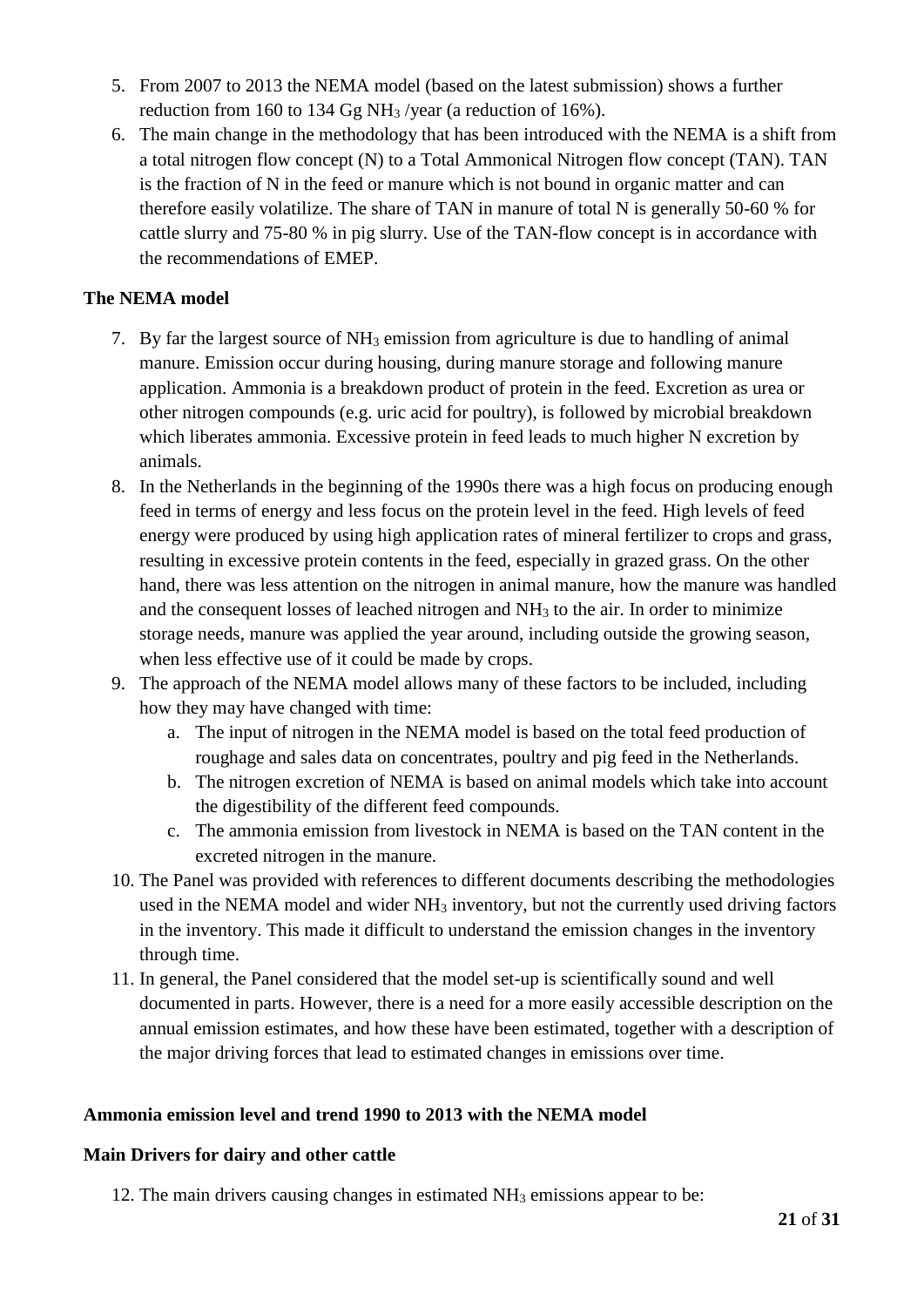- Changes in feed N intake, primarily due to changes in the protein content in meadow grass,
- Changes in the manure application methods from surface spreading of the manure to injection,
- Changes in ammonia emission factor for grazed grass due to a lower protein content in grazed grass.

#### **Changes in cattle feeding**

- 13. One of the major changes in cattle feeding that has causing a reduced ammonia emission is the estimated reduction in the nitrogen content of grazed meadow grass. In the inventory for 1990 it is assumed that the grazed grass contained a nitrogen content of 42.9 gram N/kg dm (26.5 % crude protein in dry matter). In 2012 the protein content has been reduced to 18.3 % crude protein (reduction of 32 %). This reduction was explained as due to the reduced nitrogen fertilization level of Dutch pastures.
- 14. For silage grass and hay, the crude protein content was reported to have decreased from 19 % to 16.6 % (a reduction of 13%). The protein content in grazed grass used in the inventory is based on laboratory data for "fresh grass" as these are the only available data.
- 15. It is well known that the protein content in grazed grass differs over the grazing season and depends among other things on the fertilization level and the way the grazing is managed. The protein content of the grazed grass used in the inventory in the 1990s is high, but not unrealistic compared with data and expert judgments from the Danish feeding scientists who were consulted.
- 16. In 1990 grazed grass is estimated to have accounted for >40% of the annual nitrogen intake by cattle, which is estimated to have decreased to 5% of the nitrogen intake in the South-Eastern part of the Netherland and to 19% in the North-Western part (estimates made by the Panel based on information presented). The decreased share is also due to a lower number of grazing days and more housing of the dairy cows. If there is an overestimation of the N content in grazed grass in 1990s, then this would lead to significantly lower ammonia emission per dairy cow in the 1990s.

#### **Manure application**

- 17. Based on information presented to the Panel, the comparison can be made between:
	- 1990, when broad spreading of manure was used all year round, with a default emission factor of 74% of TAN in the manure,
	- 2013, when 70 % of manure is estimated to have been deep injected on arable land with a default emission factor of 2 % of TAN in the manure.
- 18. The most important driver in the reduction of ammonia emission from manure spreading between 1990 and 2013 is the changes in manure application techniques. In 1990 to 1992 it was assumed that all manure was applied as surface spreading, not incorporated within a few days and that 74 % of the TAN for liquid manure was evaporated as NH3. This emission factor (EF) is based on Dutch studies but used widely in Europe.
- 19. The ban on broad spreading from 1992 leads to very large decrease in the estimated NH<sup>3</sup> emission from 1990 to 1994 and further on up to now because the emission estimate in the inventory assumes a change from an almost worst-case scenario to the best-case scenario. However: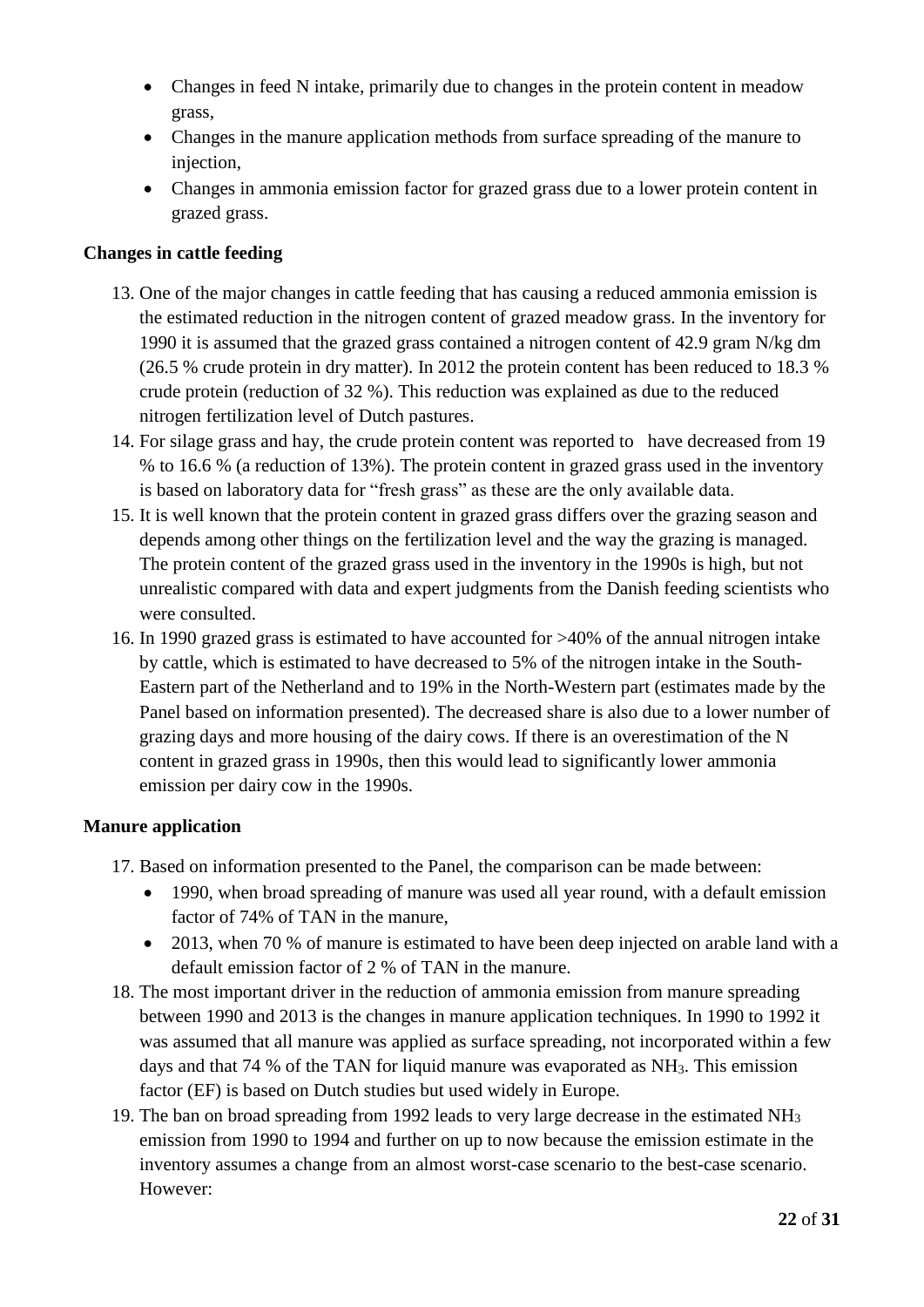- The assumption for 1990 to 1993 may have overestimated emissions as some manure could have been incorporated in the soil, while new data presented to the Panel shows a lower emission factor when the manure is applied in the cold and wet season in winter.
- The assumption for 2013 may have underestimated emissions as evidence from a farm survey presented to the Panel indicates that not all farmers use low emission techniques correctly, leading to a lower than anticipated effectiveness in the emission reduction.

#### **Housing, air cleaning**

- 20. During the last years the demand for installation of air scrubbers in pig houses has increased. According to information presented to the Panel, in 2013 54.7 % of the housing systems for sows were equipped with air scrubbers and 42.8 % of the houses for fattening pigs. Air scrubbers clean the ventilation outlet preferential with sulfuric acid, converting  $NH<sub>3</sub>$  to  $NH<sub>4</sub>$ <sup>+</sup> solution which can then be reused on the farm by adding to farm slurry storage tanks. It was reported that the general efficacy of air scrubbers is around 90 %.
- 21. The Panel was also informed that there is little demand for air cleaning technologies for poultry houses because these houses have high emissions of dust which easily block the air cleaners. This indicates an opportunity for further technical development.
- 22. During the meeting the Panel was informed that some of the installed air cleaning technologies do not function properly. In 2009 it was assumed that this represented 40% of the installed air scrubbers, with this reducing to 8% in 2013 as a result of installing an online monitoring system. The NEMA team informed the Panel that the inventory takes account of these estimates.

#### **Distinguishing nitrogen excretion rates for dairy cows between two regions**

- 23. It was reported to the Panel how the NEMA model is set up to distinguish nitrogen excretion rates between two regions of the Netherlands, South-East and North-West, in order to take account of differences in feeding. Maize and grass silage feeding in the South-East and more grazing in the North-West.
- 24. When NEMA, which is a national model, estimates the  $NH<sub>3</sub>$  emission it takes into account all consumed feed regardless of where it is consumed. The use of sub-regions therefore does not affect the mass consistency of the national estimates.
- 25. The use of two regions in the model allows it to distinguish N excretion ( $N_{ex}$ ) rates for cattle between contrasting systems. In 2012 the reported  $N_{ex}$  in the South-East was 112.8 kg N / dairy cow / yr and in the North-West 135.9 kg N / dairy cow / yr for an average milk production of 8006 liter/ dairy cow /yr (Dierlijke mest en mineralen 2012). The opinion of the Panel is that a N<sub>ex</sub> of 112.8 kg N / yr is low compared to the nutritional need. The Panel expects that a more appropriate value could be 125-130 kg N / dairy cow / yr.
- 26. If the distinction of the feed consumed by dairy cows between the two regions is incorrect this may lead to misjudgment of the N load in different regions of the Netherlands. It is recommended that further checks be made to justify the allocation of the consumed feed.
- 27. Although the two regions are distinguished in the NEMA model, the Panel was informed that these regionally different  $N_{ex}$  values are not used to provide spatial input to the  $NH<sub>3</sub>$ emissions inventory used in the OPS model (only affecting the national total). The consistency of methodology between models therefore needs to be reviewed.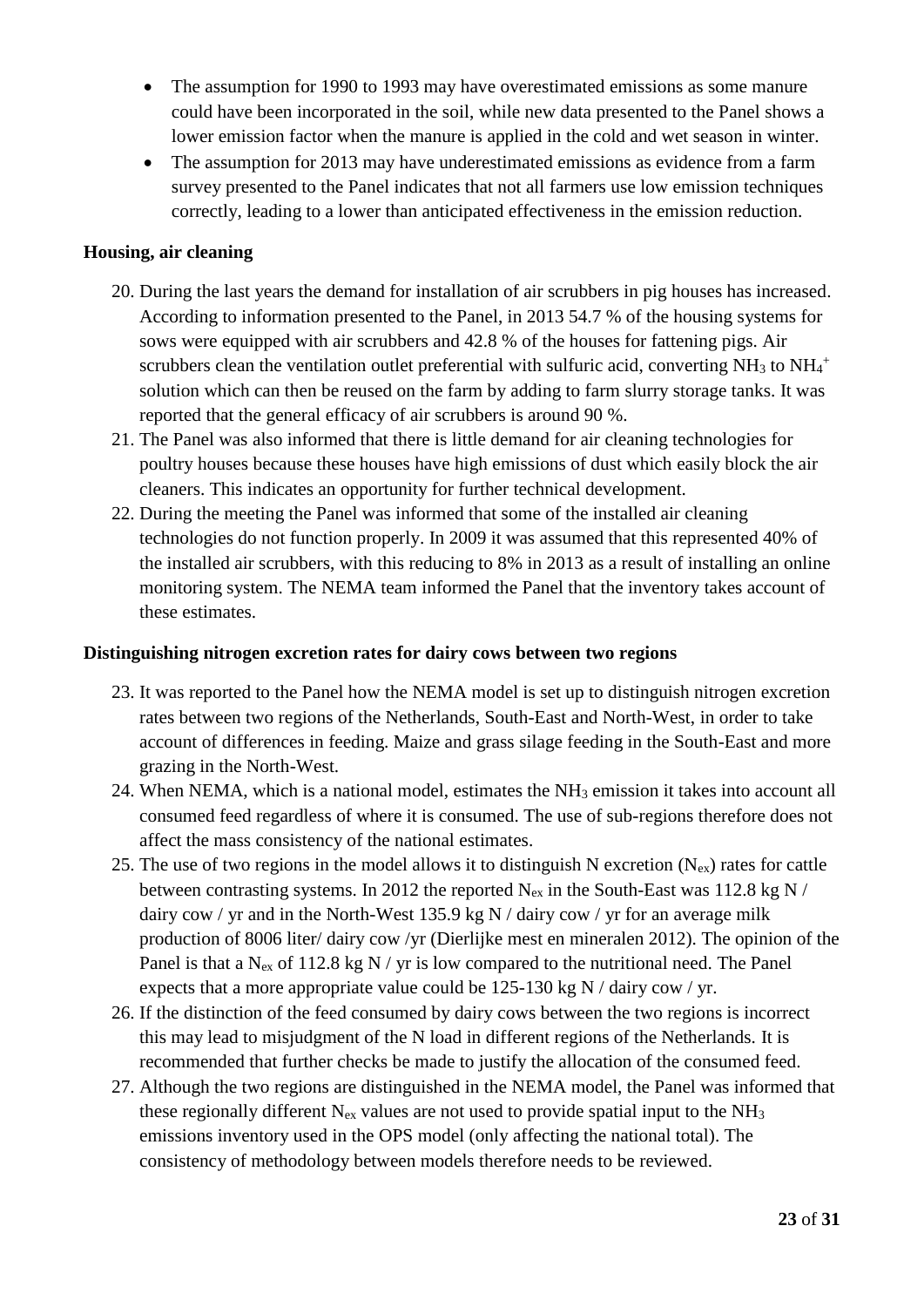## **Appendix 2:**

## **Minutes of the Review Meeting**

Panel members: Mark Sutton (UK, chair), Tom Misselbrook (UK), Steen Gyldenkaerne (DK), Ulrike Dragosits (UK), Camilla Geels (DK), Wim Bussink (NL, secretary)

The terms of reference are given in Appendix 3 and the review programme in Appendix 4. These minutes do not include views of the panel (either in agreement or disagreement). The minutes simply summarize key messages presented by those giving evidence to the Panel.

## **Tuesday June 23**

#### 9.00-9.30: Introduction by Peter Munters (Ministry of EZ)

The Dutch Ammonia emission and legislation program was presented briefly. From July 1 onwards a new integrated approach (PAS) becomes effective. It is based on 3 Pillars (reduction in N deposition, ecological restoration measurements, scope of development). In PAS Aerius is used for local deposition modelling in order to quantify the scope for development. For the integrated approach it is essential to know that measures work and reduce deposition. Therefore the scientific basis of the entire knowledge chain must be credible.

#### **9.30-14.30 (Emission modelling and emission factors)**

The NEMA model (national emission model agriculture): (Gerard Velthof, Alterra, chair of NEMA) The general setup of the NEMA model was described. The model calculates the national annual emission from agriculture. In the model all emission factors for housing, slurry spreading and grazing are expressed as a fraction of TAN (total ammoniacal nitrogen). A working group updates the model regularly and reports the results to the Ministries of Economic Affairs and of Environment & Infrastructure

## Nitrogen excretion calculations (Cor van Bruggen, CBS)

Calculations of N excretion by animals has been made since the early 1990s. This calculation is based on "intake (amount of feed an N content) minus fixation (retention)". Calculation takes place for all kind of animal categories based on animal numbers of April 1 of a specific year. Technical details are explained for cattle, pigs and poultry. The overview over the last 20 years shows a decrease in TAN excretion, especially for dairy cattle.

#### Emission from storage and Housing (Karin Groenestein, Livestock research)

It was shown how the emission calculation from storage and housing takes place. Census data (yearly) are used to identify housing types, livestock numbers and what part of the manure is stored (outside the stable). N-mineralization of manure while stored is taken into account. She showed that there are several hundred emission factors to take the difference in housing and floor types into account. The measurement protocol to determine an emission factor was explained. Examples of a changed management and an updated in emission factors were illustrated.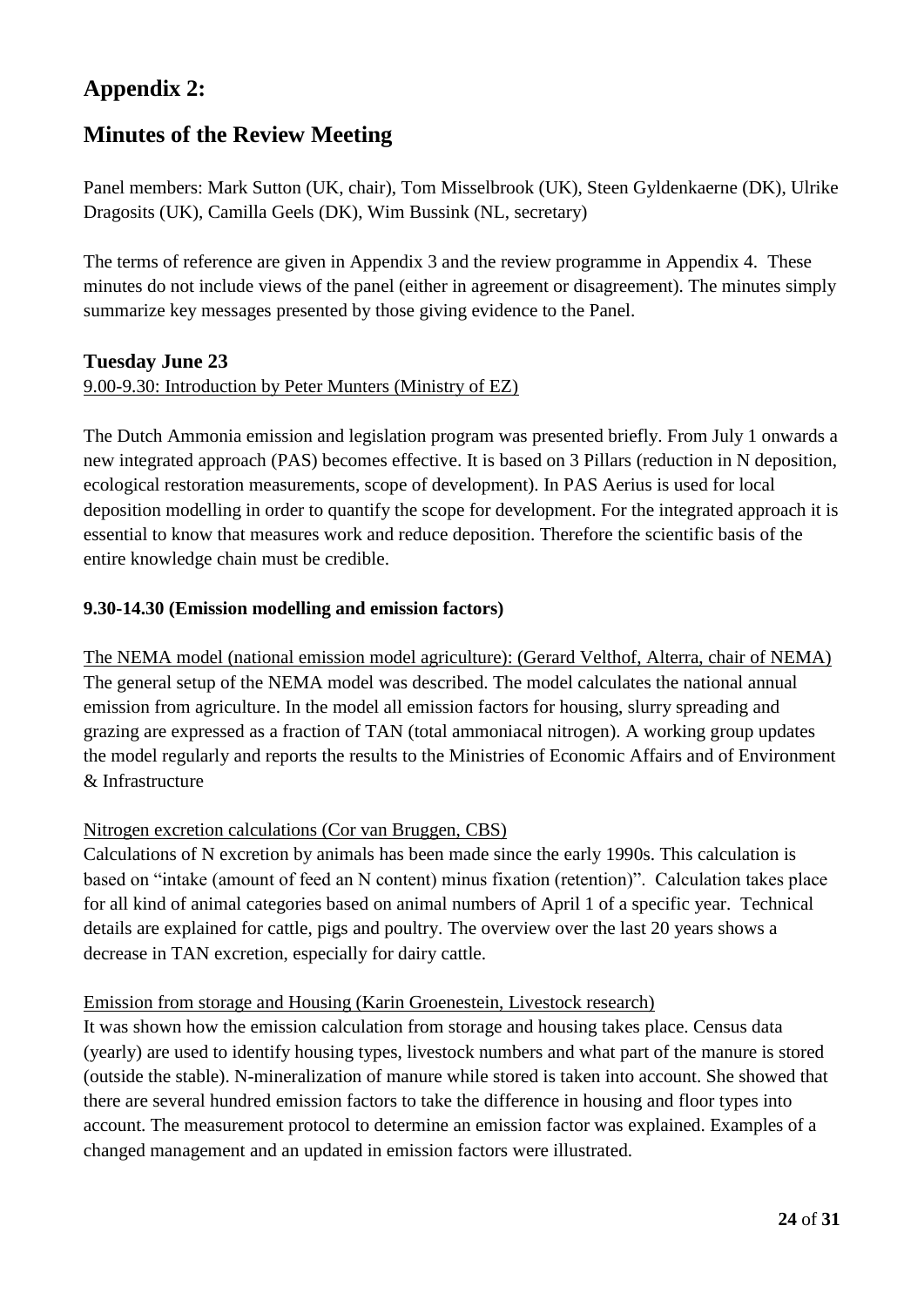## Application techniques (Jan Huijsmans, Plant Research International)

The application techniques that are allowed nowadays on grassland and arable land were shown. An overview of the emission results from the last two decades showed that there is a tendency of increased emissions with low emission techniques since the early nineties (i.e. the methods did not have such low emission factors as originally expected). This has led to adjustment of the emission factors. Comparison of Dutch data with UK data and modelling data showed similar results. Ongoing research focusses on better modelling to take weather data better into account.

## Other sources like grazing, crops and fertilizers (Gerard Velthof, Alterra)

The emission results from grazing were presented and how these results were recalculated to take the strong decrease in N excretion into account. Also the background of deriving emission factors for fertilizers as well as for crop residues and ripening crops was explained.

## Trends in agricultural emission (Gerard Velthof, Alterra)

An overview of the emission from 1990 onwards shows a sharp decrease the first 10 years. The last 10 years there is little decrease. He reported a basic sensitivity analysis. Currently the uncertainty is estimated at 20%. He noted that in future a Monte Carlo analysis will be done.

After each presentation there was a discussion. The review panel had a need for clarifications on several issues as animal excretion data two decades ago, grazing, the animal diet, the manure application pattern during the year and decades, the emission factors used etc. Some of these questions could be addressed during a later part of the meeting. This was to a large extent presented by Velthof and Huijsmans on Thursday morning.

## **Tuesday 15.00 -19.00 hrs and Wednesday: 14.00-16.00 hrs Dispersion, deposition, monitoring; measurement and calculations**

Measurement of ammonia in the Netherlands; the monitoring network (Daan Swart, RIVM) An overview of the monitoring situation and locations for ammonia was presented. The measurement techniques used like AMOR, DOAS, and passive diffusion tubes were explained. Also the quality programme to maintain the equipment and to ensure proper measurement quality was explained.

## The OPS model (Fred Sauter, RIVM)

The functionality of the OPS (long term) model is briefly explained. It is used to calculate ammonia deposition for the last two decades. It takes into account different wind directions and meteo conditions (stable, unstable, neutral). The model is regularly updated in order to improve the matching between measured and modelled. It seems that there is a slight underestimation. The new model LEO may solve this.

## Uncertainty between emissions and depositions, (Margreet van Zanten, RIVM)

An overview is given about the uncertainty analysis in the wet and dry deposition measurements. It appeared that there is a mismatch between MAN measurement and deposition measured with OPS especially in coastal areas. This could be corrected by taking an emission factor from sea in to account. The Depac model to emissions from crops into account was briefly explained

Emission and dispersion (Wim van der Maas,RIVM)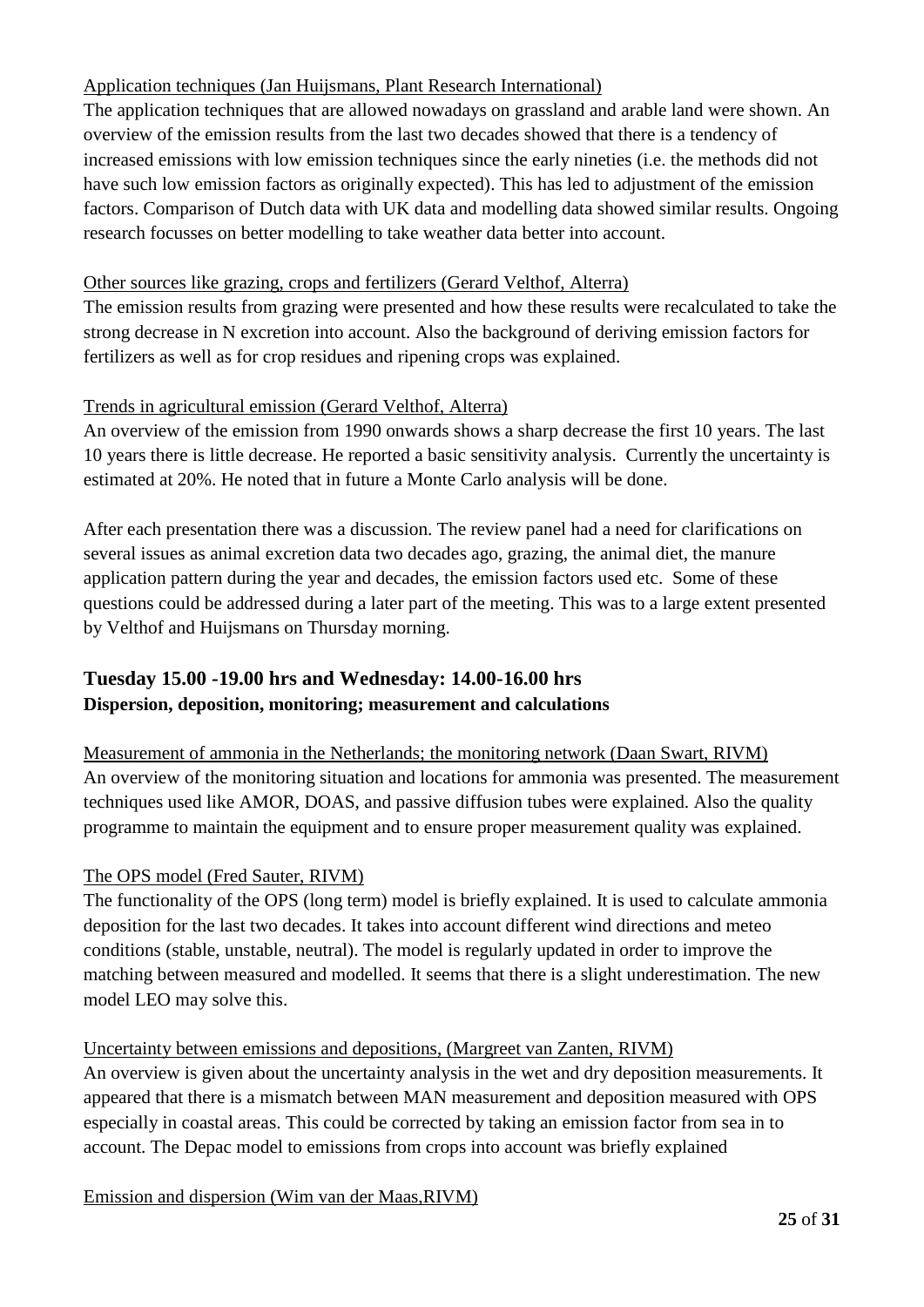## The Pollutant Release and Transfer Register was demonstrated.

There is a new update of the national ammonia emission calculations, resulting in a 14% higher emission, because of increased emission factors for pig housing, manure application and traffic and the inclusion of the emission of ripening crops. Now NL is above the NEC ceiling of 128 Gg. On the website [\(http://www.emissieregistratie.nl/ERPUBLIEK/content/explanation.en.aspx\)](http://www.emissieregistratie.nl/ERPUBLIEK/content/explanation.en.aspx) it is mentioned what has changed compared to the predecessor report.

#### Aerius, (Mark Wilmot)

An explanation of Aerius and the underlying functionalities was given. Not only agricultural emission sources are taken into account but also other emission sources. Aerius is not restricted to only ammonia, but takes also other N sources into account. Aerius is used to get a permit to expand a farm, factory. It is user friendly. The farmer can fill in his own data and see what this means for his situation.

After each presentation there was a discussion. The review panel had a need for clarifications on several issues, especially about the aerial chemistry. Several questions were asked by the Panel which were addressed by researchers from RIVM on Thursday morning

## **Wednesday morning 9.00-13.00 hrs**

#### **Discussions with other Dutch Scientist who are involved in ammonia related issues.**

The review Panel was joined by: Arjan Hensen (ECN), Egbert Lantinga (WUR), Jan Willem Erisman (LBI, Prof integrated N studies), Geesje Rotgers (V-focus), Wim de Vries (Alterra, Prof N impact modelling), Jan Duyzer (TNO), Hans van Grinsven (PBL, evaluation of policies).

#### 1) Arjan Henssen (ECN)

The measurement of ammonia after spreading of manure (grazing, fertilizer application) was presented, with special reference to the micrometeorological integrated horizontal flux method, which had received some criticisms:

- o The turbulence effect is mostly neglected this can give an overestimation of 0-20% (it was neglected in the past because there were no fast sensors to measure it). Recommendation: more modelling and new measurements to overcome this.
- o Displacement height. If this is not taken into account this may results at max in a few % overestimation.

## 2) Egbert Lantinga (WUR)

Results of recent experiments were shown were only concentrations measurements (no flux measurements) have taken place. According to this presenter the emission (only based on concentrations) is overestimated by at least a factor 4, partly due to an oasis effect where selfsheltering by build-up of high ammonia concentrations reduces emissions in large fields.

## 3) Geesje Rotgers (journalist V-focus)

She presented emission data from different years and compiled them in a single graph. The basic questions were: Why is there "every year" a recalculation including the preceeding years? Which of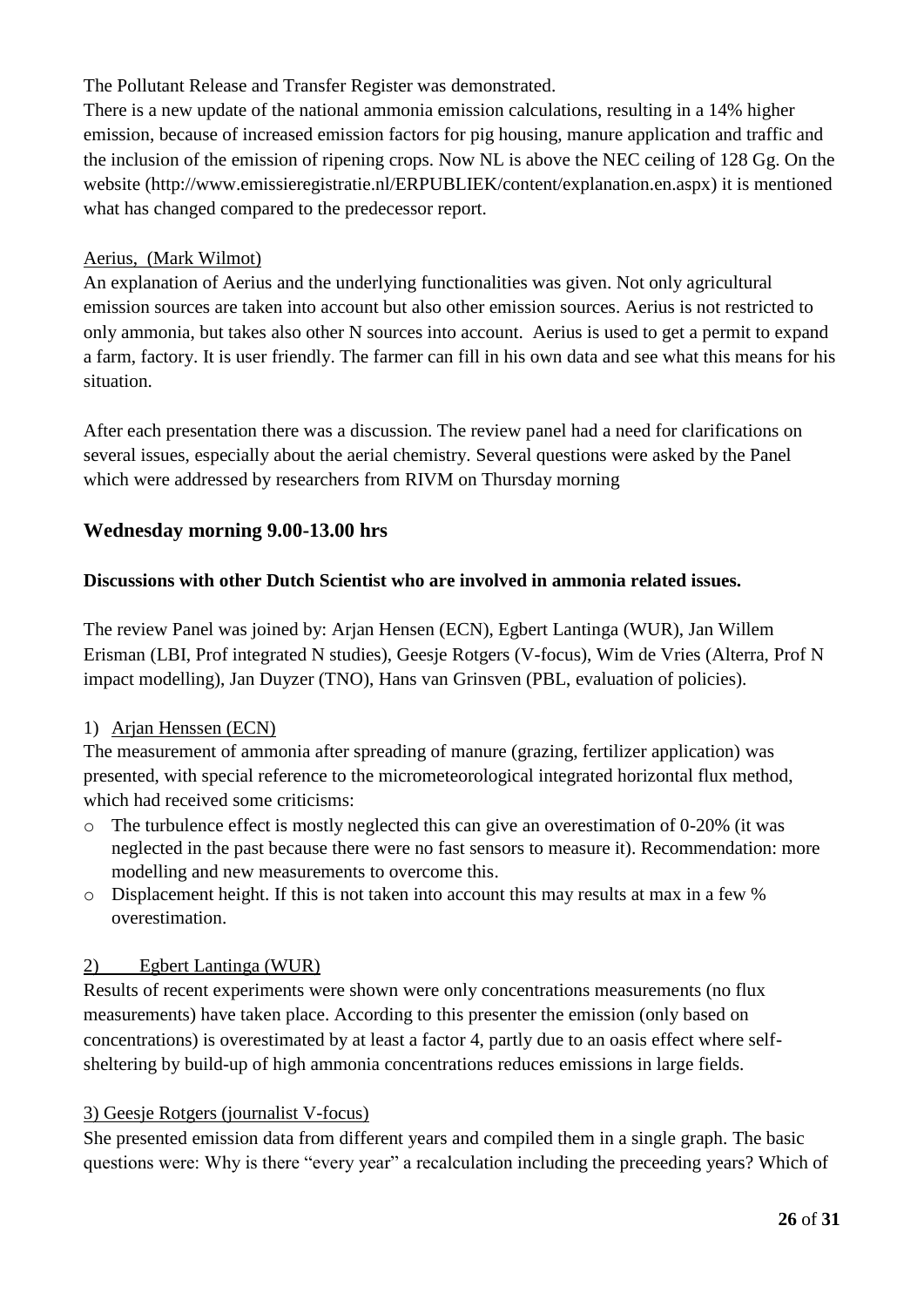the lines drawn in the graph is correct? Rotgers requested more transparency in the calculation and presentation of ammonia emissions estimates.

#### 4) Jan Willem Erisman (LBI)

According to Erisman the conclusions of the review 2 yrs ago are still valid. The emissions are more or less correct. However he recommends a more process-based approach, and not simply using TAN. He suggests to look more critically to the emission reduction techniques, in understanding how they work and look more dynamically. Aerius is a great model but he asked is it useful for the regional or local situation?

#### 5) Wim de Vries (WUR)

The problem is the enormous number of emission factors for different housing types etc.. How well do we now this? The ammonia emission from fertilizers is not well underpinned. It is based on the data of the literature study of Bouwman. There are almost no measurements regarding fertilizers. Local to regional scale: How to cope with these scales. An example: For the NFW project the average difference between OPS and MAM model is about 5%. On the local scale the difference can be much larger. A positive from recent studies is that the difference between emission and deposition is decreasing (the ammonia gap). There are 5 reasons mentioned for that, but what is missing is whether the techniques are applied properly by farmers, like air scrubbers, which are often not used properly.

#### 6) Jan Duyzer (TNO)

There is development in the comments (how they are handled) about Aerius. Comments about the Ops model:

- Very little comparison with other models.
- The scale is important. It was developed for national scale assessments and does its job well (<30% uncertainty). Local scale uncertainty is however larger, about 70%. There are some weak points regarding scenario analyses. OPS is a linear model. You can only interpolate and not extrapolate the results (process based would be better). The aerial chemistry of sulphate, ammonia, other N components needs improvement.
- Ammonia compensation point. Dangerous to use it in extrapolation.

#### 7) Hans van Grinsven (PBL)

PBL is using the models in ammonia related policy analysis and policy evaluation for effectivity and efficiency. Trends in deposition and emission are often more important than absolute numbers. To the opinion of van Grinsven the ammonia trend discrepancy (strong decrease in emission, slow decrease in deposition) is caused by the first 10 yrs due to lack of accurate monitoring data. The last 10 years there is not much change in emission and deposition. Major nature improvement will come from restoration and management.

After the morning session people provided the Panel with additional information sent by email.

## **Wednesday afternoon (16.00-19.00 hrs) and Thursday morning (8.00-9.00 hrs)**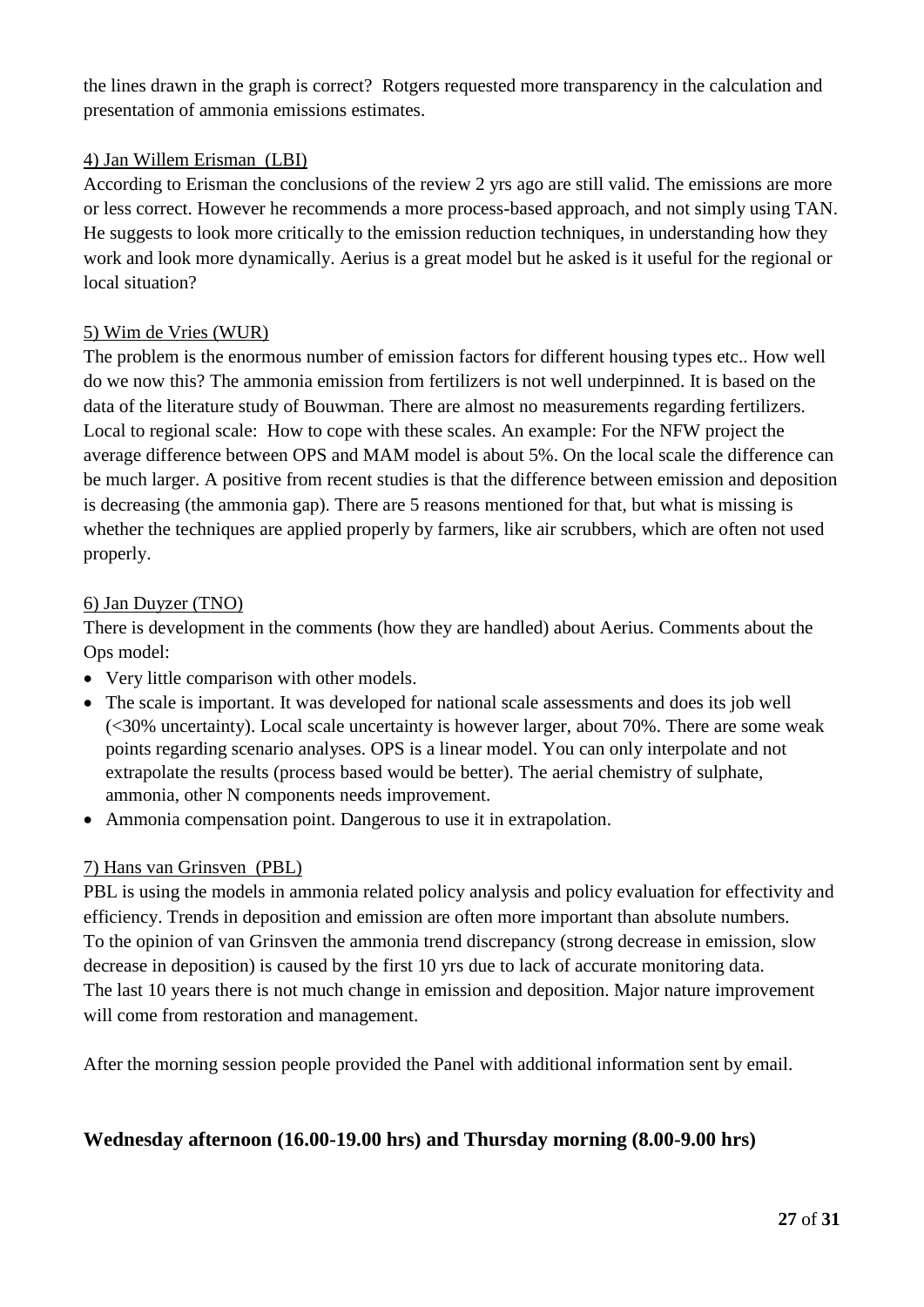The review panel started with a first draft of their review and pin-pointed the main issues to be discussed on Thursday morning.

## **Thursday (9.00-13.00 hrs)**

#### Velthof (WUR)

Manure composition data of the last 20 data for cattle were shown. There is however still a 10% gap between TAN calculated before spreading and the TAN measured in manure samples. The TAN flow model is used in the whole chain and not only for the slurry. There could be a slight overestimation in emission.

For Pigs the gap between TAN calculated and measured is smaller than for cattle, somewhere about 5-6%.

The quality of the data is better nowadays than in the past. The animal excretion calculations are done using the composition of the feed and concentrates. The background of the grazing emission factor was explained.

The differences observed by Rotgers in emission could be explained and are also published and described on the internet, but are not presented in such a way to be easily understandable to a nonscientific audience.

#### Huijsmans (WUR)

Huijsmans gave additional information about the spreading pattern and when it was allowed to apply slurry during the last decades. Information was given for grassland and arable land (per soil type). Information was presented about the meteorological conditions.

There is some discrepancy between what the farmers say with which technique they apply slurry and what they are doing (based on survey data). The latter is not taken into account in the NEMA model. Currently (2015) a new census is done graphically, using pictures (the technique is not asked). Farmers complain about the amount of data they have to provide.

Conclusion: Due to misunderstanding of the farmers there may be overestimation in the estimation of ammonia mitigation, while farmers apply more manure than they are allowed to apply (for the whole it is about 5% more according to statistics). There is also some fraud. The emission of 1990 may be overestimated.

## Roy Wichink Kruit (RIVM)

RIVM provided additional information about the sensitivity study OPS model. It became clear that the aerial chemistry needed improvement to get more accurate deposition values. Therefore the goal is the combination of Lotus Euros and OPS. This is combination is termed LEO. First results seems promising.

A graph of the 8 LML stations was shown. Between sites there was a lot of difference. The panel noted that many of the deposition measurement sites were along the border of the Netherlands. The panel noted that it is important to have several and representative deposition measurement sites.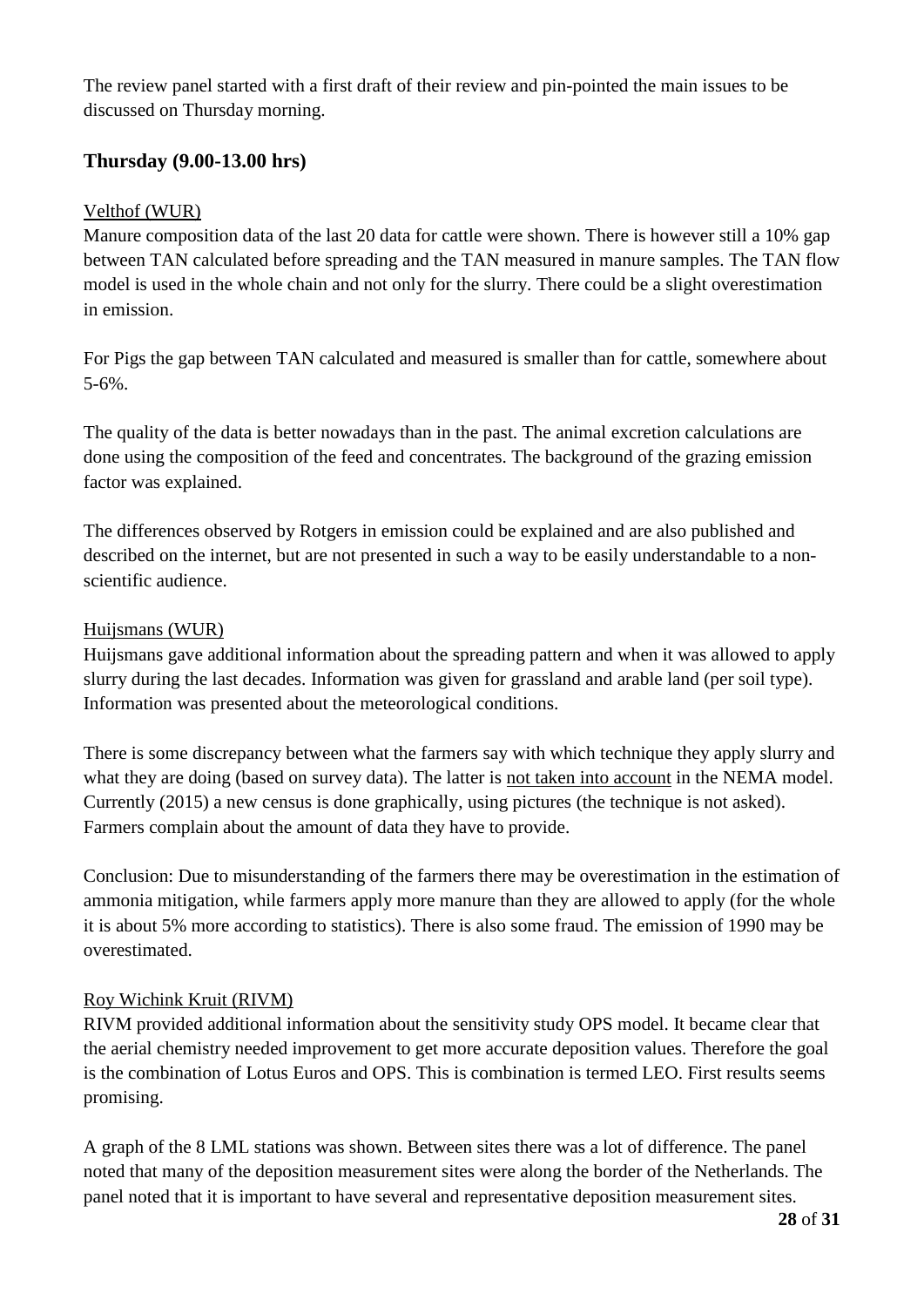A detailed discussion took place.

#### Margreet van Zanten (RIVM)

The deposition data as measured on the 8 LML's sites was presented for the individual sites. Every site has it its own story and is helpful in understanding what is happening. A detailed discussion took place about the effect of deposition modelling versus the location of the deposition measurement sites. Some omissions and possible improvements were observed by the panel

#### **Thursday (14.00-15.00 hrs)**

A first summary of the findings of review panel was presented to Mr. Roel Feringa (Ministry of EZ, director nature and biodiversity).

Most of the questions were answered positively by the Review Panel. The positive issues were presented as well as the issues which could be improved. First recommendations were given. The session was interactive.

Roel Feringa thanked the commissioned for their thorough work in a short time.

It was agreed to deliver the final review in a few weeks.

The meeting closed.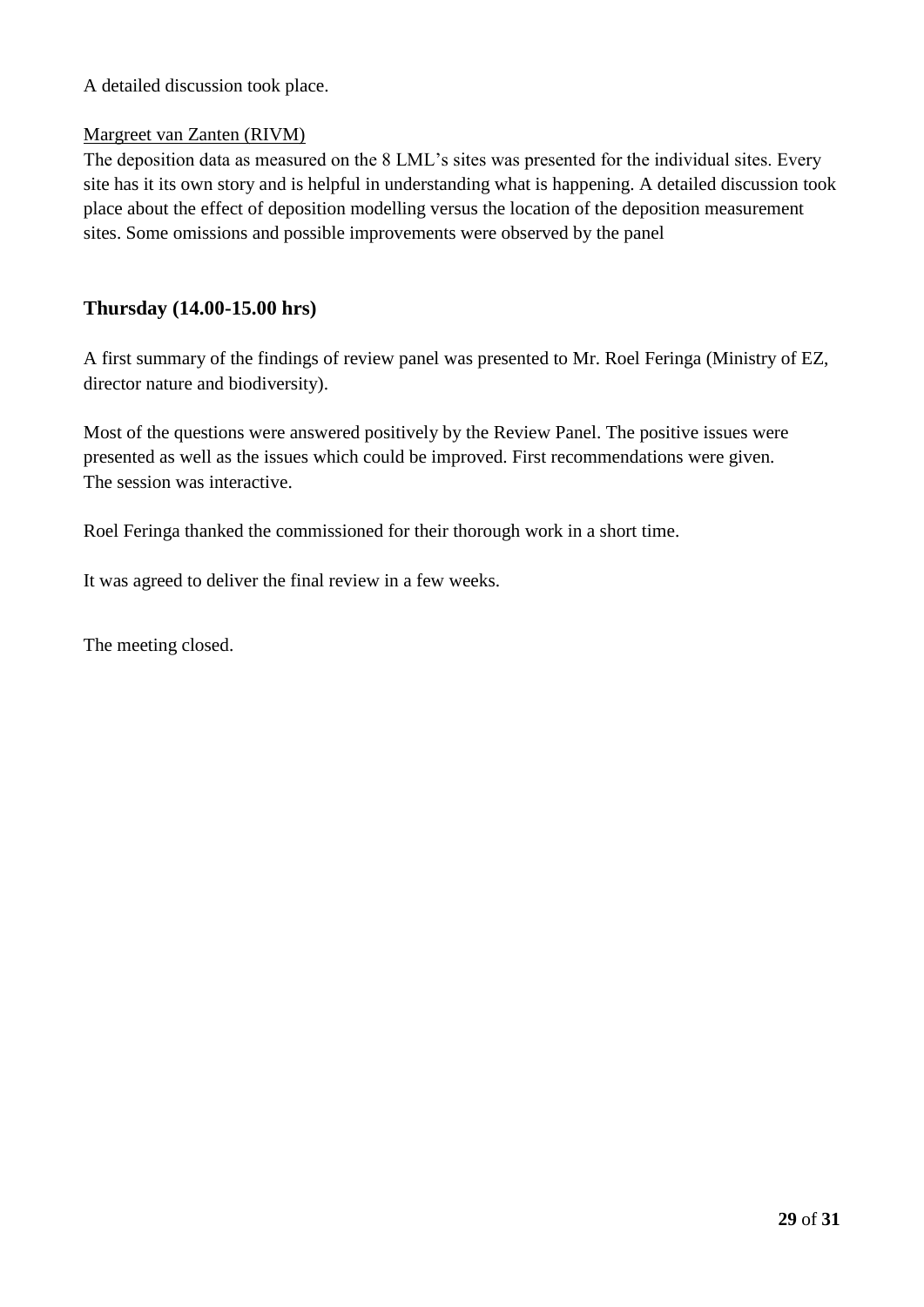## **Appendix 3: Terms of Reference for the Review on scientific underpinning of Dutch policy for ammonia deposition**

The Dutch Minister of Agriculture has promised to review the scientific basis for the calculation of ammonia deposition during a discussion on ammonia deposition in Dutch Parliament. The reason of the discussion in Parliament was a report of the RIVM, in which the RIVM presented that the trend in the calculated ammonia emission and the measured ammonia concentration diverge. The calculated ammonia emissions has a slightly downward trend, while the measured ammonia concentrations remain stable.

## **Questions**

The review concerns the entire knowledge chain of data collection and emission calculations to deposition calculations. The review should answer the following questions:

- Deposition is calculated on a regional level scientific good approximation of the actual deposition occurred? with the sub questions:
	- Is the calculation of the emission in the Netherlands (national and regional) scientifically sound?
	- Are the set-up and measurement techniques of the Dutch ammonia monitoring network scientifically sound for the determination of ammonia concentrations on a regional and national scale?
	- Is the scientific underpinning of the Dutch dispersion and deposition model sufficient?
	- Is the regional differentiation in the Aerius model made scientifically sound?

In addition, the committee will be asked whether they have an explanation for the divergent trends in calculated and measured ammonia concentration.

## **Type of review**

The ministry decided to perform the review in the form of a review committee. The review committee will visit the Netherlands in three days to form an opinion on the submitted questions.

Prior to this visit, they receive limited information containing the questions and brief descriptions (2 pagers) from the Dutch emission calculations, measuring network and distribution models. No reports are sent with it, but internet links can be included in the brief descriptions.

Program of the three days in the Netherlands:

- First day and a half:
	- o Explanation Ministry
	- o Divergent trends (Emission)
	- o (DLO) Calculation of emissions
	- o (RIVM) Monitoring networks
	- o (RIVM) Dispersion and deposition model
	- o Aerius (RIVM?) Regional dispersion and deposition model
	- o Personal review other Dutch scientific experts on ammonia
- Half day deliberation committee
- Morning third day any second interviews to work out differences between interviews;
- Afternoon third day feedback findings to Ministry
- The committee provides three weeks of the meeting in the Netherlands in the final report